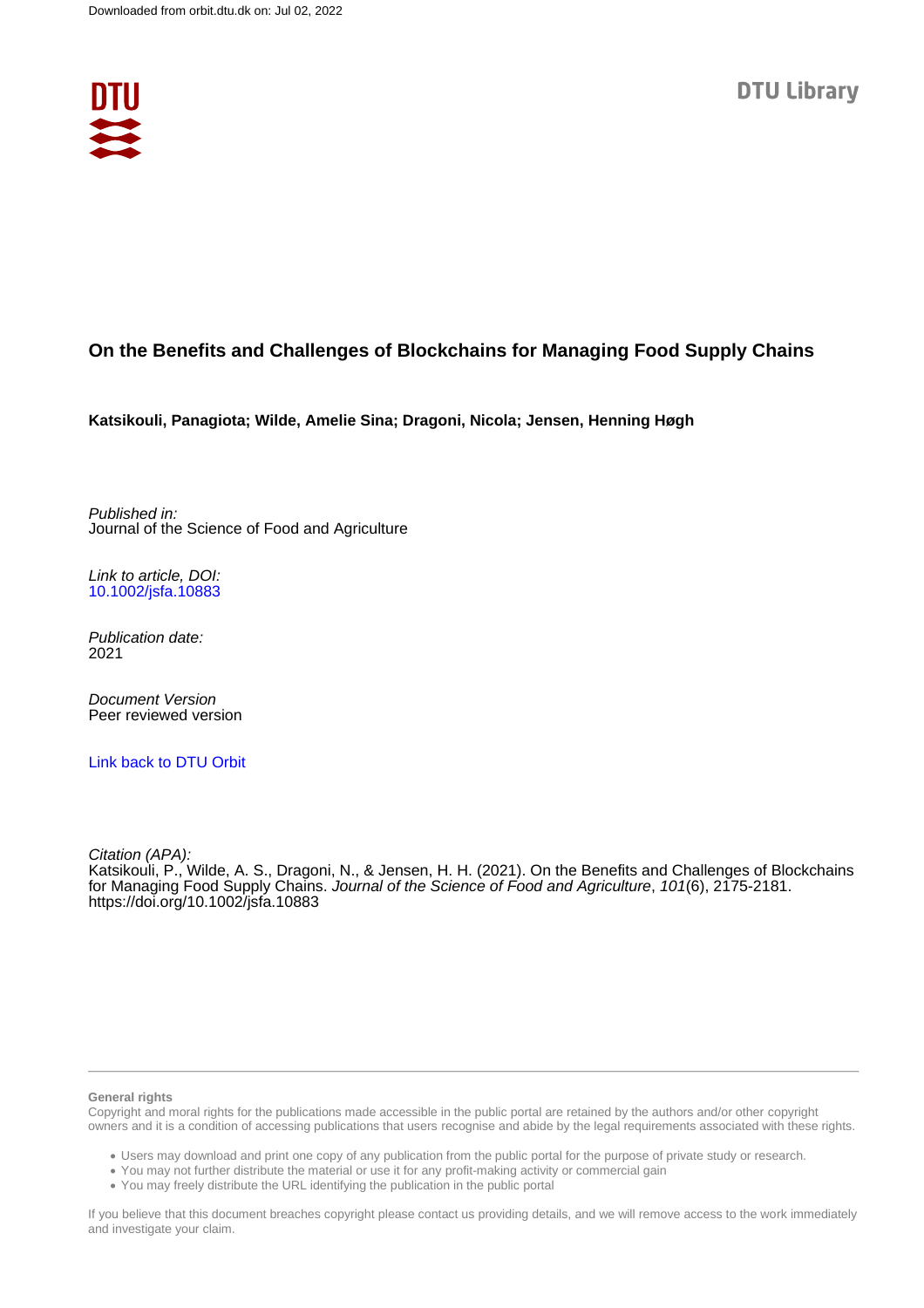# **ON THE BENEFITS AND CHALLENGES OF BLOCKCHAINS FOR MANAGING FOOD SUPPLY CHAINS**

## Panagiota Katsikouli<sup>1</sup>, Amelie Sina Wilde<sup>2</sup>, Nicola Dragoni<sup>1</sup>, Henning Høgh-Jensen<sup>2</sup>

<sup>1</sup> Technical University of Denmark, DTU Compute, Lyngby Denmark

2 Technical University of Denmark, DTU Food, Lyngby Denmark

## **Abstract**

The expansion of the food industry, both on the national and the global stages, has resulted in complex collaborative networks and supply chains. The management culture adopted for food supply chains has an impact on the quality of the end product and the vitality of the involved businesses. In this report, we focus on the use of blockchain technology, and distributed ledgers in general, for managing supply chains in the food and agricultural sectors. We explore the challenges with which typical management systems are faced, such as food safety, food fraud and inefficient processes, as well as ethical aspects like fair trade, animal welfare and environmental impact of food production. The use of blockchain-based systems for managing a supply chain offers significant benefits, such as faster and more reliable traceability. Our analysis, involving Small and Medium Enterprises from Denmark, highlights that SMEs could benefit from blockchain-based systems that encourage fair trade and authenticity documentation, expose good practices and decrease managing costs.

[This article has been accepted for publication and undergone full peer review but has not been](http://dx.doi.org/10.1002/jsfa.10883)  [through the copyediting, typesetting, pagination and proofreading process which may lead to](http://dx.doi.org/10.1002/jsfa.10883)  [differences between this version and the Version of Record. Please cite this article as doi:](http://dx.doi.org/10.1002/jsfa.10883)  [10.1002/jsfa.10883](http://dx.doi.org/10.1002/jsfa.10883)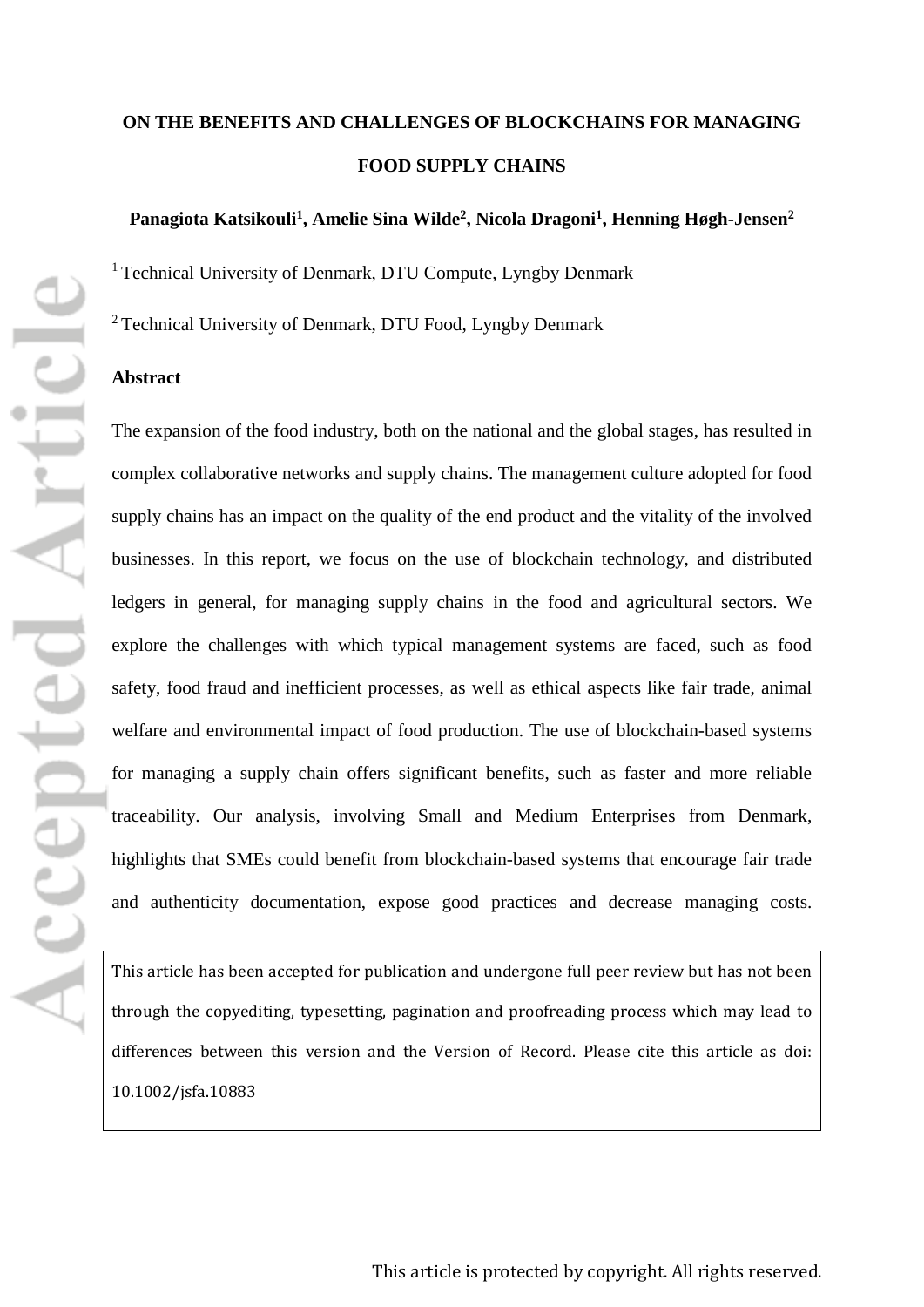However, due to lack of important policies and standards and due to the limited understanding of the technology itself, its large-scale adoption is at the moment immature.

**Keywords**: Supply Chains, Case Studies, Blockchain Technology, Food Industry

## **1. INTRODUCTION**

The global-scale expansion of the food industry in the modern age has resulted in complex collaborative networks that bring together producers, intermediaries and end consumers from great distances. Such networks are often referred to as food supply chains, a configuration set up for following a product from its primary ingredients, through its creation and trade, until its consumption.

Similar to supply chains for non-edible products, the management of food supply chains comprises of a number of *roles* (e.g., farmers, producers, dealers, supermarkets) and *actions* (e.g., farming monitoring, food quality certification, product transportation and packaging) that significantly affect the quality of the end product. The number of roles and actions, and the interactions between those, are numerous and complex. The high complexity of food supply chains, and the sensitivity of the handled products, require efficient and transparent management.

In recent years, blockchain technology has received increasing popularity, mainly due to the innovative story of Bitcoin (Nakamoto, 2008). Its innate features, such as immutability, distributed organization, consensus mechanisms, traceability and transparency, have made blockchains attractive to businesses and manufacturers for the management of their supply chains (for examples see (Appelhanz, 2016; Maouriyan, 2019; Lam, 2019)). Specific to food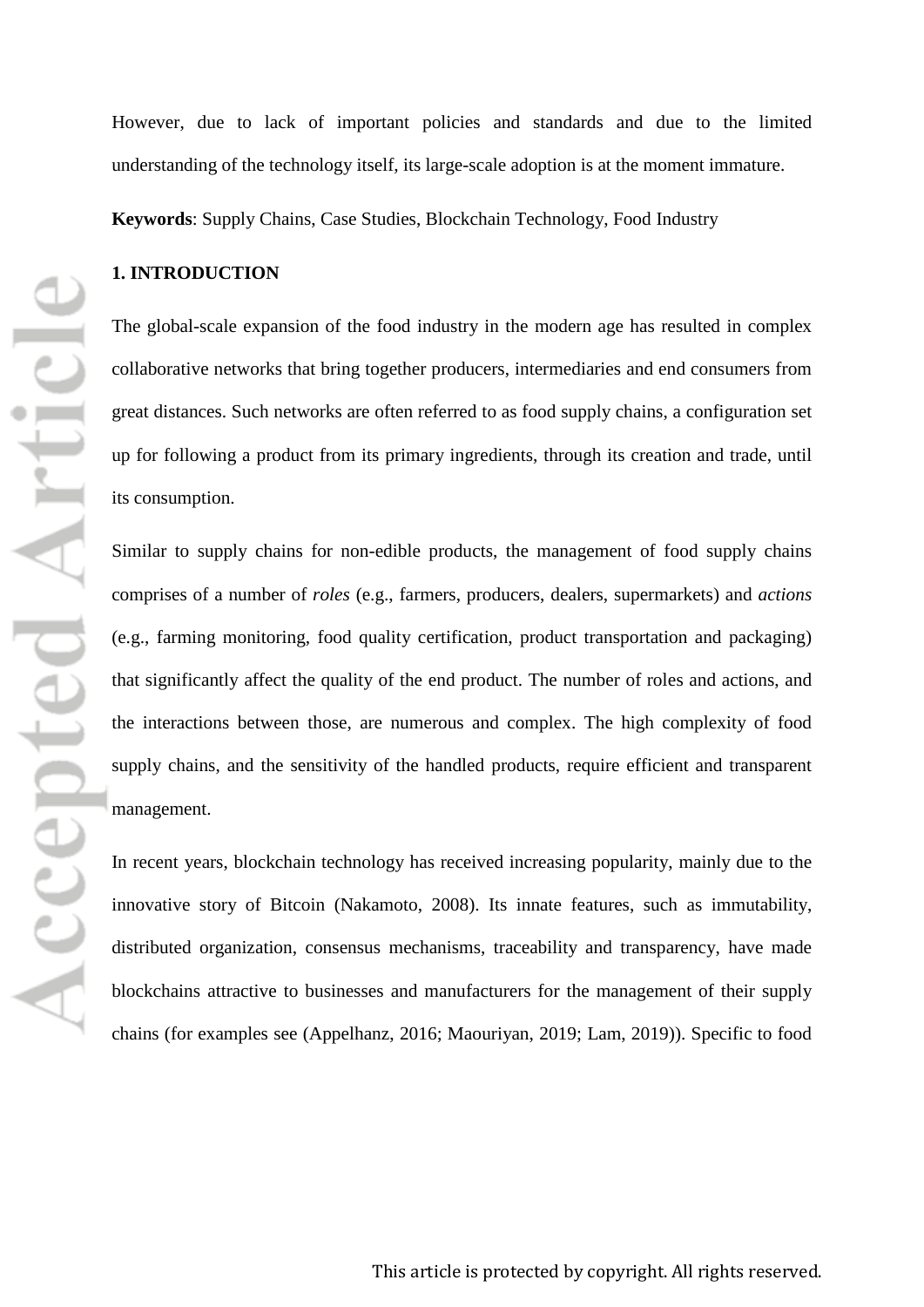supply chains, there have been decent steps towards the use of blockchains (for examples see (Aung, 2014; Deloitte, 2019 - online)), showcasing the benefits in terms of ensuring food quality, fraud prevention and origin tracing.

In this work, we describe various challenges often encountered in typical food supply chains and comment on how they are currently handled (Section 2). We emphasize on the importance of managing a food supply chain in a secure and transparent manner, due to the sensitivity of the managed products. Next, we discuss where the adoption of blockchain can improve the management of food supply chains, how can a blockchain implementation assist in establishing better management with regards to the issues discussed in Section 2, and most importantly, the challenges and open problems that need to be addressed so that distributed ledger solutions (such as blockchains) become the natural choice in the food and agri-cultural sector (Section 3). In Section 4 we present five use cases from the Danish Food Industry, showcasing the various requirements SMEs have with regards to managing their supply chains, the challenges they face and how (and if) blockchain based supply chains could help them address such challenges. Finally, we present a summary of our findings and conclusive remarks in Section 5.

## **2. CHALLENGES**

The increased length and complexity of supply chains often lead to a decrease in traceability and thus to enhanced vulnerability, as compliance with certain standards can be violated. In this section, we describe such and related challenges encountered in typical food supply chains.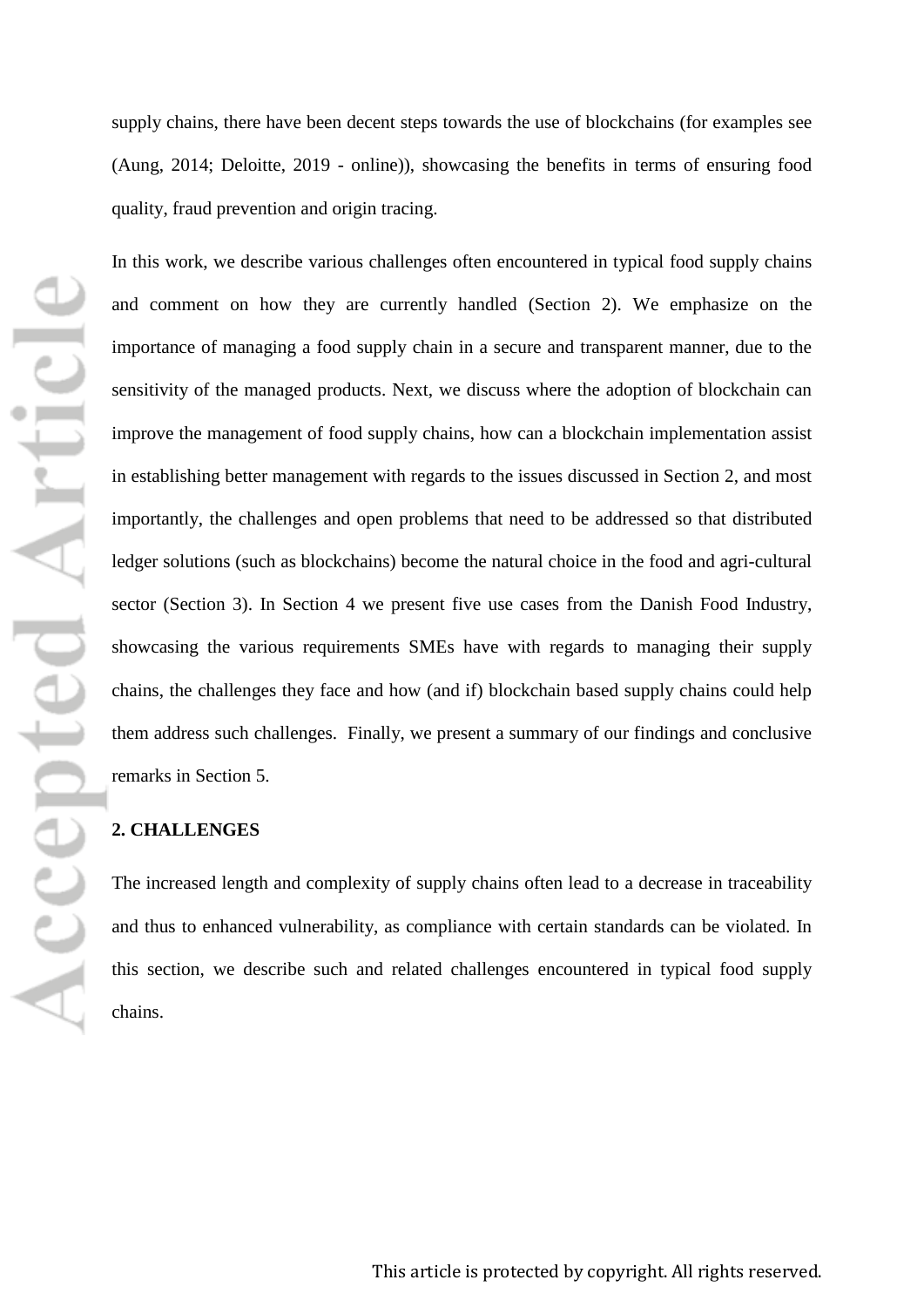#### **2.1. Food Safety**

Food safety needs to be ensured on every step of the product life cycle, a process often referred to as the *farm-to-fork* approach. In order to maintain high levels of food safety, efficient food control systems and anyhow aligned standards must be established both from the governmental side as well as on operational level.

The inter-governmental Codex Alimentarius is an international collection of aligned standards that aims to target the challenge of different food inspection and certification systems from importing and exporting countries (Codex Alimentarius - online). Another organization is the Global Food Safety Initiative, a business driven organization which recognizes a number of certification programs that meet certain requirements and therewith supports retailers and other buyers to select suppliers that provide certificates by trustworthy operating certifiers (GFSI Certification - online). Even though it can be a challenge for companies to keep up with the deviating standards in different countries, it can be seen that professional strategies are in place.

In general, food products today are considered safer than ever before in history. However, this might not hold true for all countries, especially in developing countries with less established surveillance systems.

### **2.2. Food Authenticity and Food Fraud**

Food fraud constitutes a problem from several perspectives. It causes loss of trust of the consumers into their food products. Moreover, it is a major issue in the business to business trade chain, as it leads to unfair competition and it is a threat for brand reputation, which can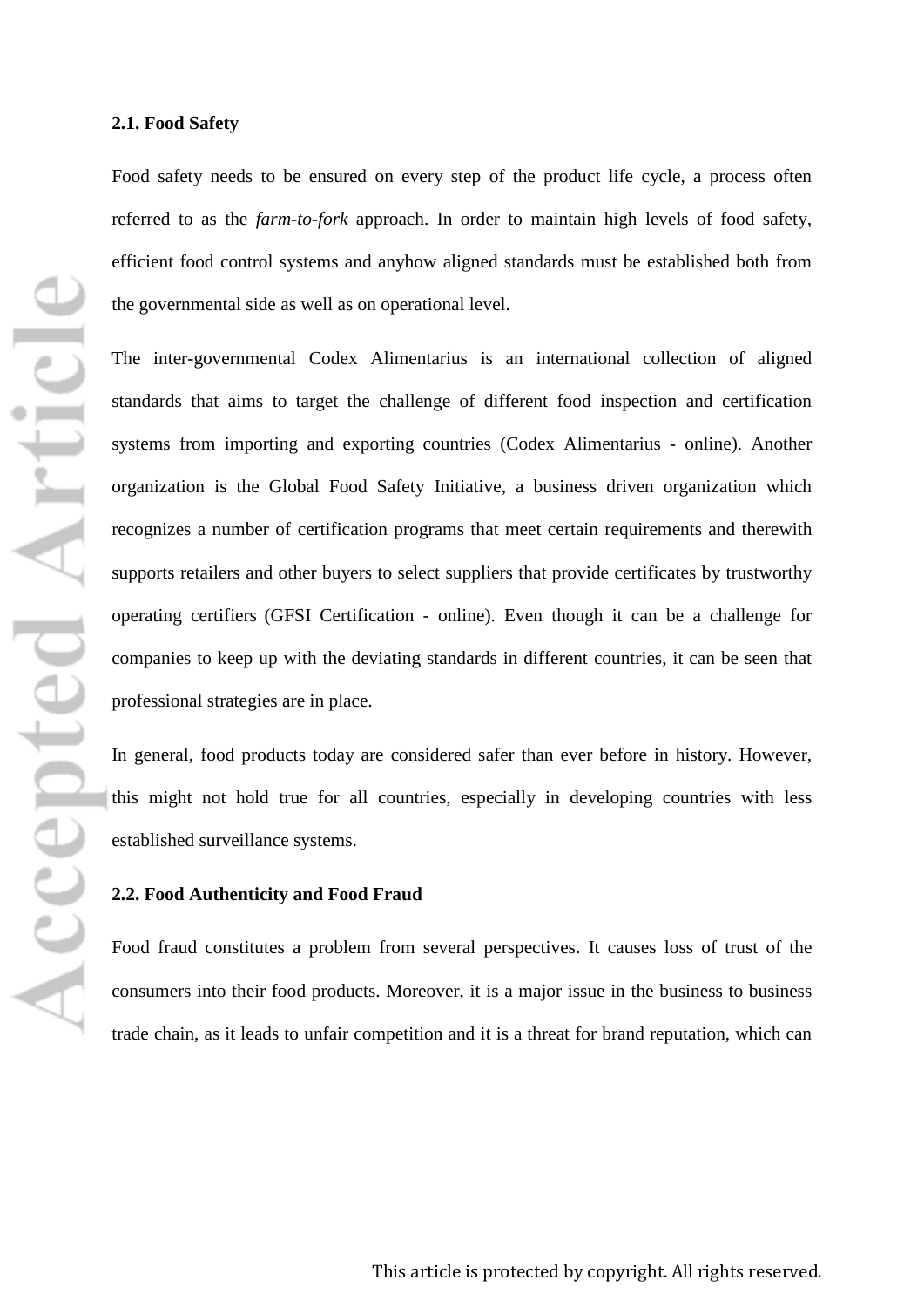have massive long-term economic consequences for an affected company or even country. It can be seen on the food fraud database of the European Union that adulteration incidents in food products are regularly discovered<sup>2</sup>.

Clear definitions of food product specifications are particularly important in order to detect deviations that can be caused by very versatile forms of food fraud. At this moment, a comprehensive definition is challenging, as food fraud can be perpetrated in different ways. However, it is broadly accepted that food fraud covers cases where a violation of the food law is committed intentionally to pursue an economic gain through consumer deception. These cases include replacement or removal of valuable ingredients, addition of compounds to simulate a better quality, false misleading statements (like wrong geographical or botanical origin of a product) and also the deviation from declared manufacturing methods (Everstine, 2017).

Before one can control the compliance of a product to its authentic character, it is required that the specification is properly and clearly defined so that authentic and non-authentic products can be distinguished. It is a challenging and time consuming task to get unanimous agreement about unambiguous specification of food products to apply in different countries (Codex Alimentarius - online). Food authorities and business operators often rely on a diverse range of authenticity standards given by national and international law, governmental (e.g. Codex Austriacus), inter-governmental (e.g., Codex-Alimentarius) and non-governmental organizations (e.g. the International Organization for Standardization (ISO)). Due to the diverse range of standards, the analysis and documentation of authentic food is a complex task.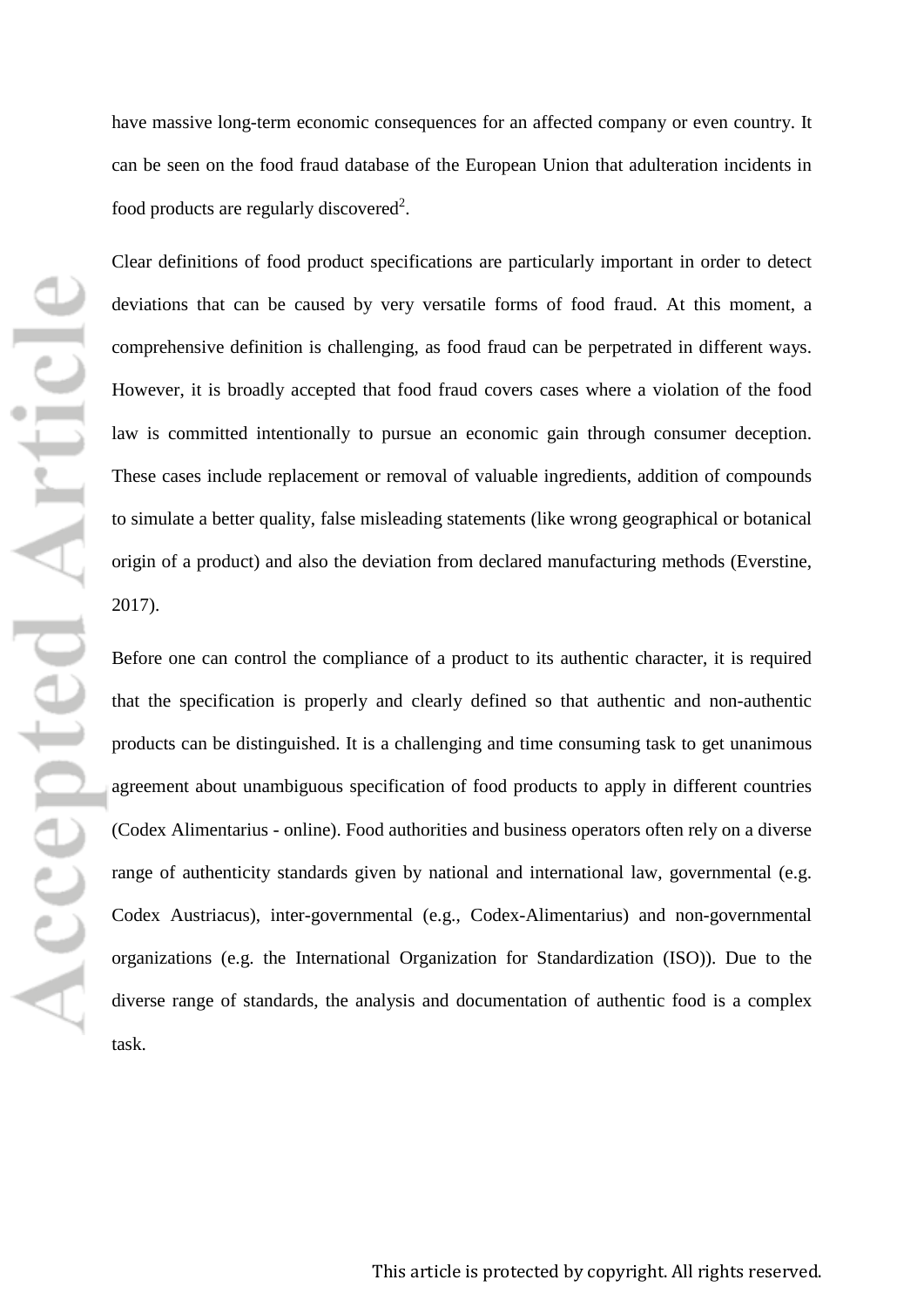The ``Guiding Principle on Business and Human Rights'' is an international legal standard in the field of human rights<sup>3</sup>. These guidelines have an advisory character to states which are supposed to implement them in their national law. The states shall develop the so called ``National Action Plans'' based on these guidelines, which enable to reveal gaps in legal regulations regarding transnational business and human rights; legally binding international standards protecting human rights from adverse effects of transnational corporations and other enterprises do not exist.

The guidelines are formulated around three pillars: (i) the state duty to protect human rights, (ii) the corporate responsibility to respect human rights and (iii) greater access to effective remedies, both judicial and non-judicial, for victims of corporate human rights abuse. Even though several states have published a national action plan, the effective implementation of the guidelines is often unsatisfactory. Very often very little attention is given to the third pillar, which often leads to victims of human rights violation be left without an effective remedy. Hence, a system where corporations that violate human rights are held accountable, is still in its infancy.

At the same time, several ``fair trade'' labels exist, implying that fair standards *are* respected. Terms like ``fair'' or ``fair trade'' are not legally protected, therefore some companies have developed their own concept which is often light in transparency and heavy in marketing<sup>4</sup>. However, labels like ``fair trade international'' are getting verified by the independent certifier *FLOCERT*, the first social certification body that obtained an ISO accreditation.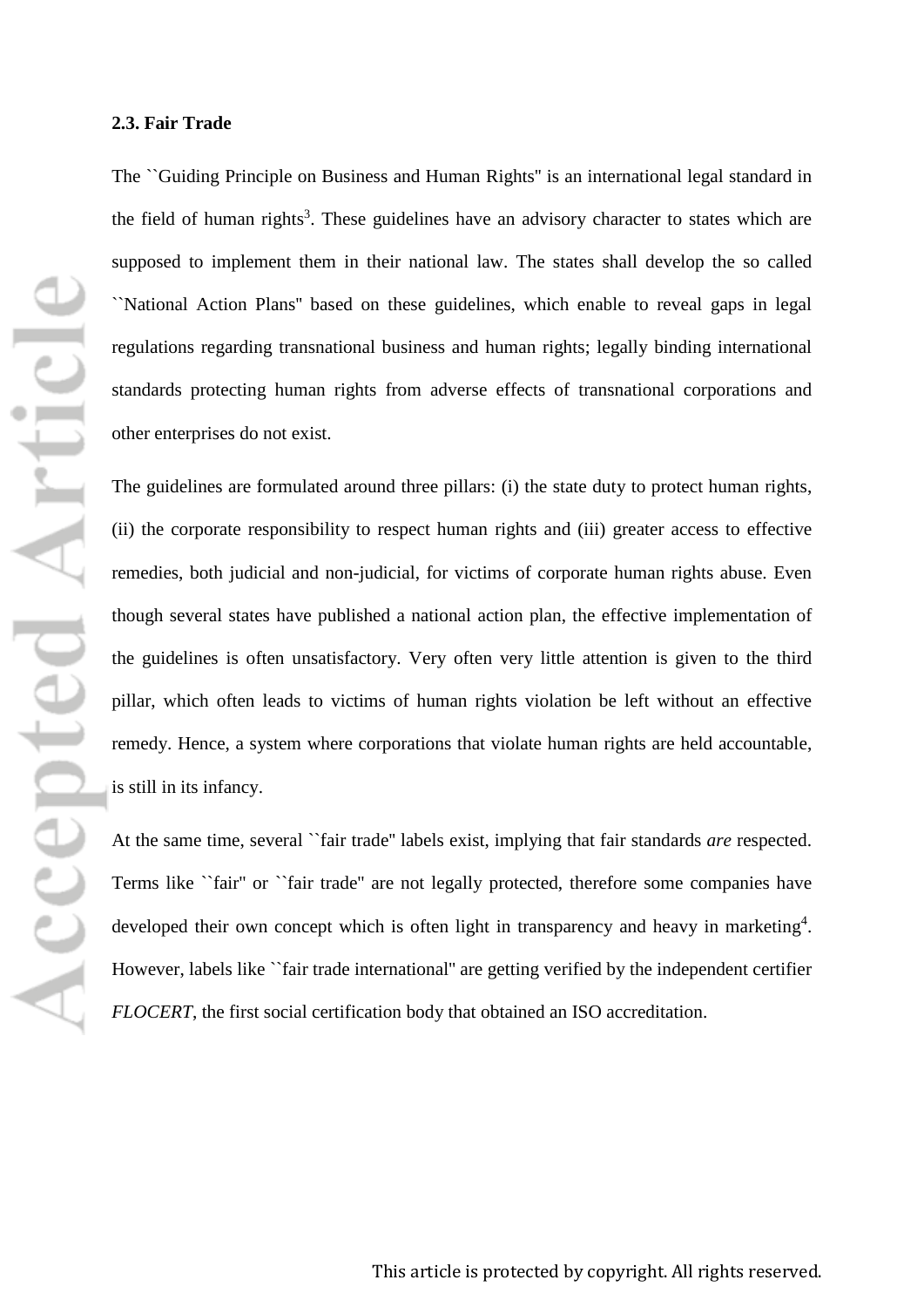For consumers, it is often impossible to understand the difference between the various fair trade labels set by companies and the labels that require a regular control of the farms by an independent certifier. Apart from a few serious initiatives, it can be seen that the implementation of fair-trade strategies is unfortunately still very immature.

## **2.4. Environmental impact**

For food production, substantial amounts of land, water, fertilizer, pesticides and energy are required. Today's food supply chain creates 26% of anthropogenic greenhouse gas emissions (Poore, 2018). Despite the fact that sustainable food cultures are gaining much attention, labels about the environmental impact are rare. The establishment of labels that give meaningful information about food's environmental impact is complex. For example, apples from Europe that are consumed out of season need to be stored for a longer time period and therefore do not necessarily have a lower impact than apples that were imported from the southern hemisphere (e.g. New Zealand) (Canals, 2007). Moreover, the use of freshwater and fertilizers (containing nitrogen) have a major impact on the environment. Leach et al. (Leach, 2016) proposed a comprehensive environmental-impact food label that assesses a food product's sustainability in terms of energy, nitrogen and water use.

However, the European Union Ecoboard does not support the development of EU Ecolabel criteria on food, drink and feed in the immediate future, since a feasibility study has shown that developing and verifying Ecolabel criteria for food would be complex, resource intensive and costly (EcoBoard - online). Nevertheless, farmers in the EU are encouraged to adopt agricultural methods or levels of production intensity that deliver positive environmental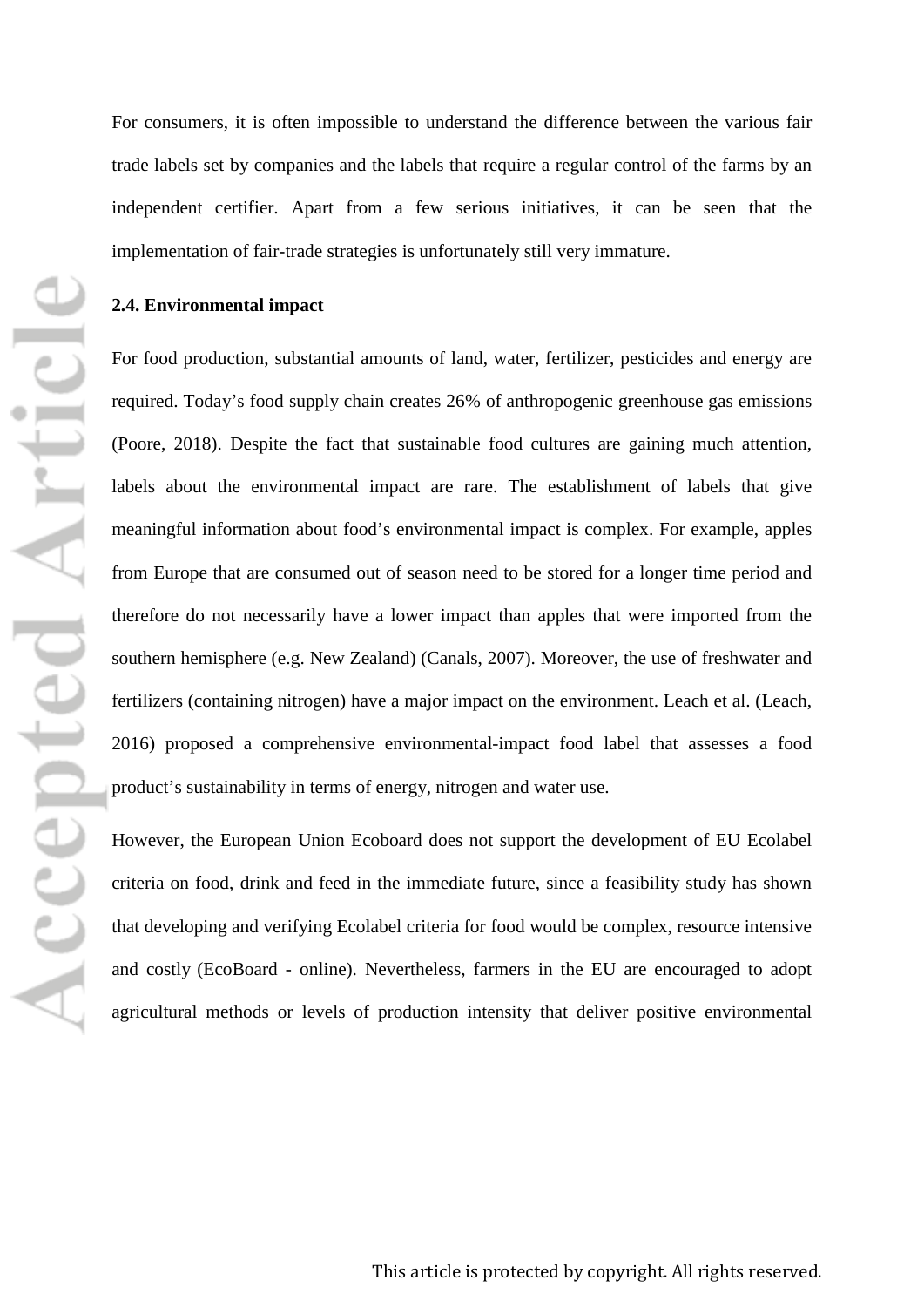outcomes. On European level, however, it is discussed how to promote the so called ``carbon farming'', which aims to reduce CO2-fingerprints (EU Commission - online).

Although a variety of voluntary ecolabels exist, which partly also include animal welfare and organic farming criteria, the establishment of multi-criteria methodologies that allow correct and comparable calculations about the environmental impact of food products, poses a major challenge and no standards based on the European law exist.

## **2.5. Animal Welfare**

Consumers are increasingly interested in the treatment of animals in farms and livestock facilities and have increased intention to buy a product for which welfare standard details are provided (Cornish, 2020). Apart from the distinction of organic and non-organic products and the compulsory labeling on animal welfare for table eggs, there is no EU-wide harmonized system of animal welfare standards for labeling purposes. The lack of legally protected terms regarding animal welfare standards gives very little motivation for producers to improve animal welfare from a financial point of view, since farmers cannot set themselves apart from competitors with an appropriate labeling. Unfortunately, such labels are not anticipated any time soon, at least on European level<sup>5</sup>.

#### **2.6. Inefficient processes**

Supply chains involve many different processes and activities (such as trading, auditing, enforcing regulations) that are highly inefficient in typical implementations. One reason for the inefficiency is the fact that such processes are only partially digitized, and often require manual administration and paperwork. Furthermore, information about multipartite activities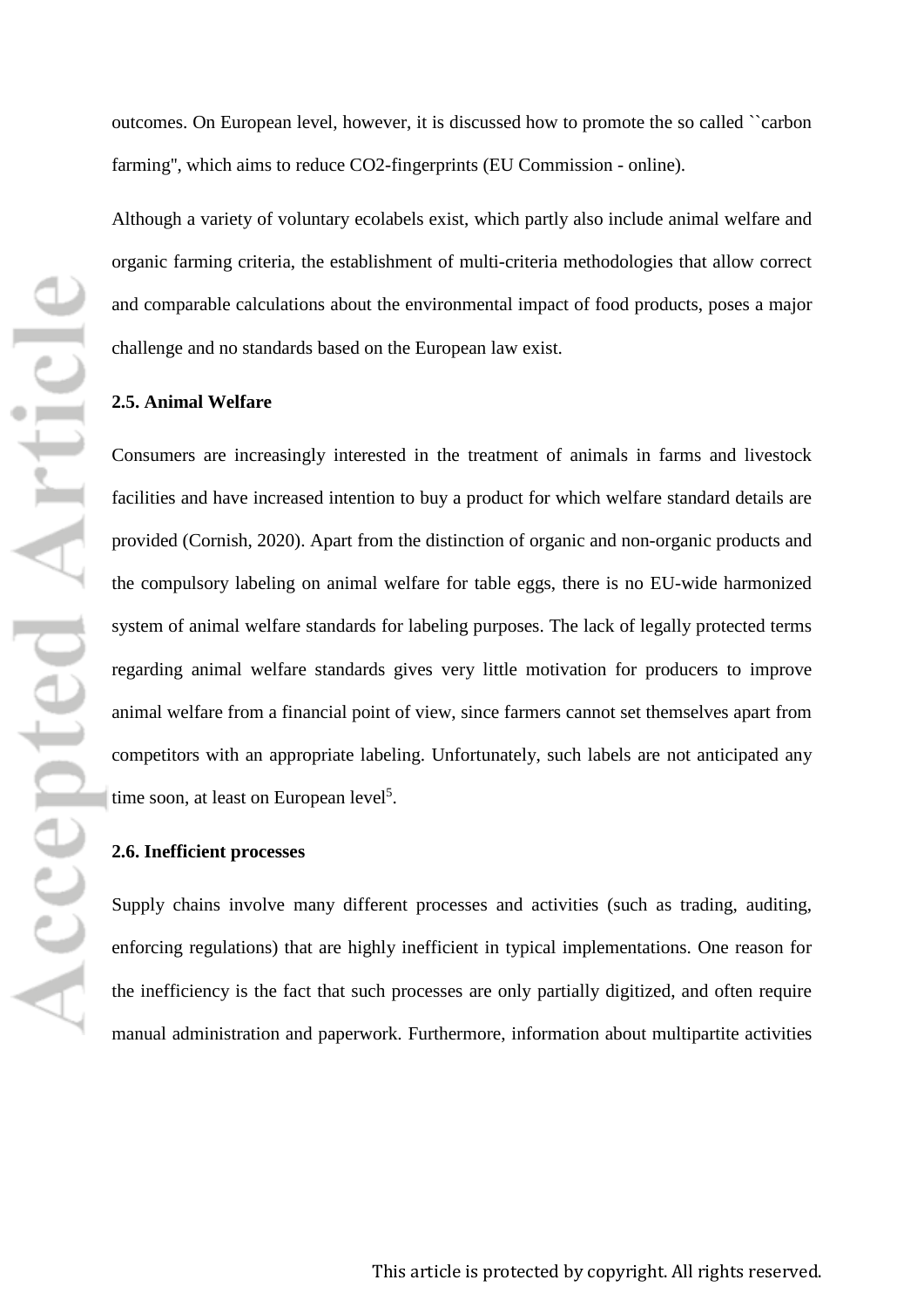usually resides redundantly in each party's local database, and is usually inaccessible to others. As a result, there is no single source of truth, but also, a lot of friction in the process of requesting such data. This alone is responsible for significant financial and complexity overheads in the industry. It is estimated that the cost from managing and conducting redundant operations within supply chains makes up a substantial percentage of the final cost of goods (Kamilaris, 2019; Alicke, 2010). Moreover, paper heavy settlement processes, the use of traditional databases and the involvement of several intermediaries, bear the risk that important information is getting lost among transactions and that illegal activities remain undiscovered.

The EU regulation 178/2002 instructs food business operators to a *one step back one step forward* traceability. It is, however, not specified how this rule must be implemented. Therefore, both digital and handwritten documentation can be accepted.

## **3 WHAT BLOCKCHAIN CAN AND CANNOT DO (YET)**

The application of blockchain technology can provide a very attractive tool for building holistic solutions to many of the problems encountered in traditional food supply chains. Blockchain, however, cannot by itself overcome all limitations and solve every possible issue, as it is merely a database.

The key benefit from using blockchain-based management systems as opposed to traditional databases stems from the inherent properties of the technology. In this section we discuss how blockchains can improve and even strengthen and democratize the management of food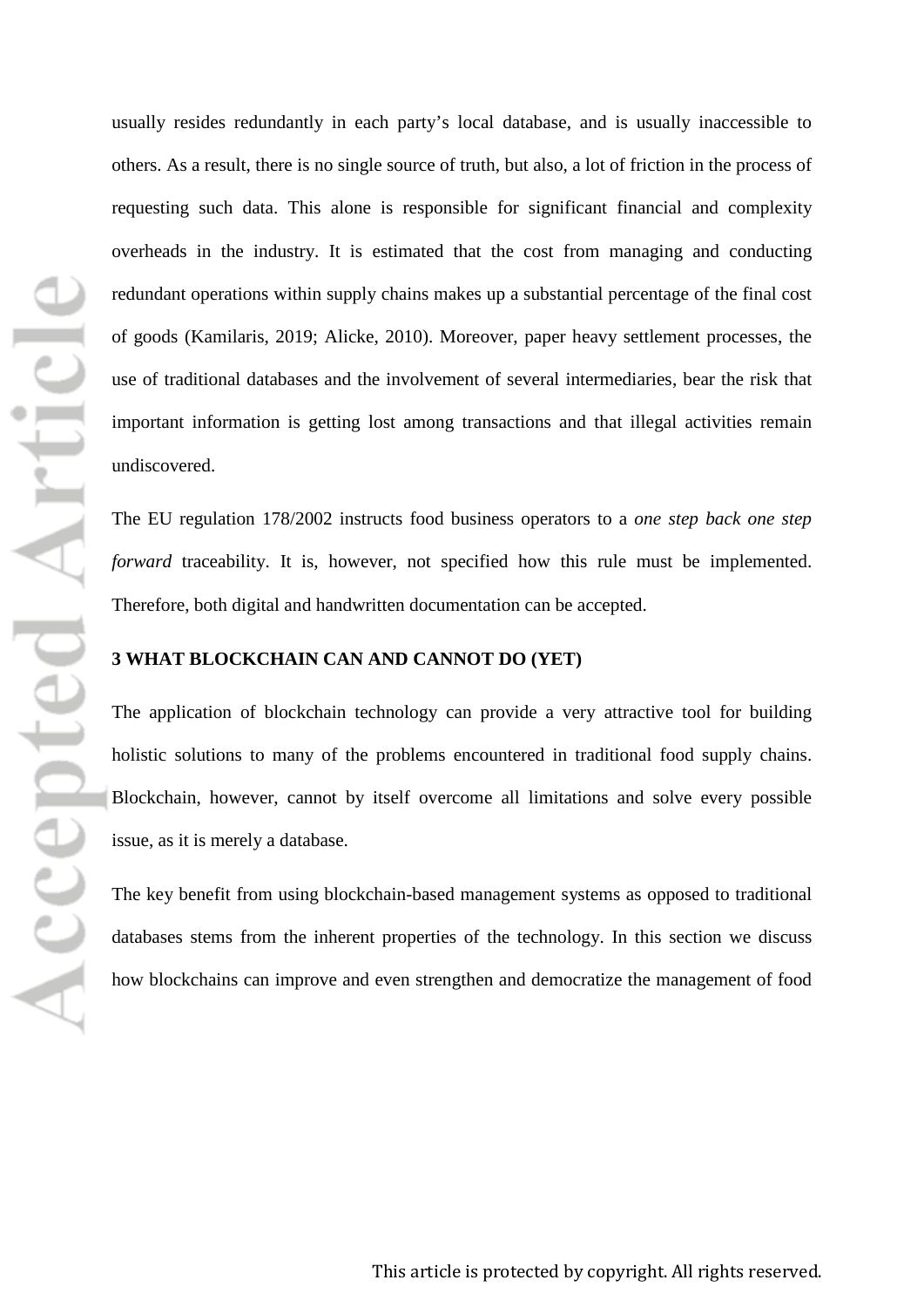supply chains, but also what are the existing complexities impeding the way for the technology to become the universal solution.

## **3.1. Digitization and automation**

Blockchain technology offers the opportunity to bypass several required intermediaries and contribute to the instant and immediate collaboration between different parties. The fundamental motivation is the decrease of administration cost and complexity by sharing consistent and tamper proof information across the many, and often located at great distances, participants. It can contribute to minimizing transaction duration, data duplication, incompatibility, paperwork and communication overhead.

What is more, management of a supply chain with the use of a distributed ledger can motivate even the most old-fashioned partners of the supply chain to digitize their records. A draft published by the European Commission in 20186 states that only 1 in 5 SMEs in the European Union are highly digitized. The use of blockchain technology requires a digital file system, which is stored in a distributed way and accessible by multiple parties along a supply chain, making the database failure-resistant, environmental friendly, easier to access and manage, and one step closer to a fully digitized industrial and financial world.

One existing limitation is that different blockchain networks are not necessarily compatible with each other, and no universal blockchain standards exist yet. This problem is known as lack of interoperability. For a holistic solution:

we need interoperable software (or established communication) that unites services offered by different providers which use different technologies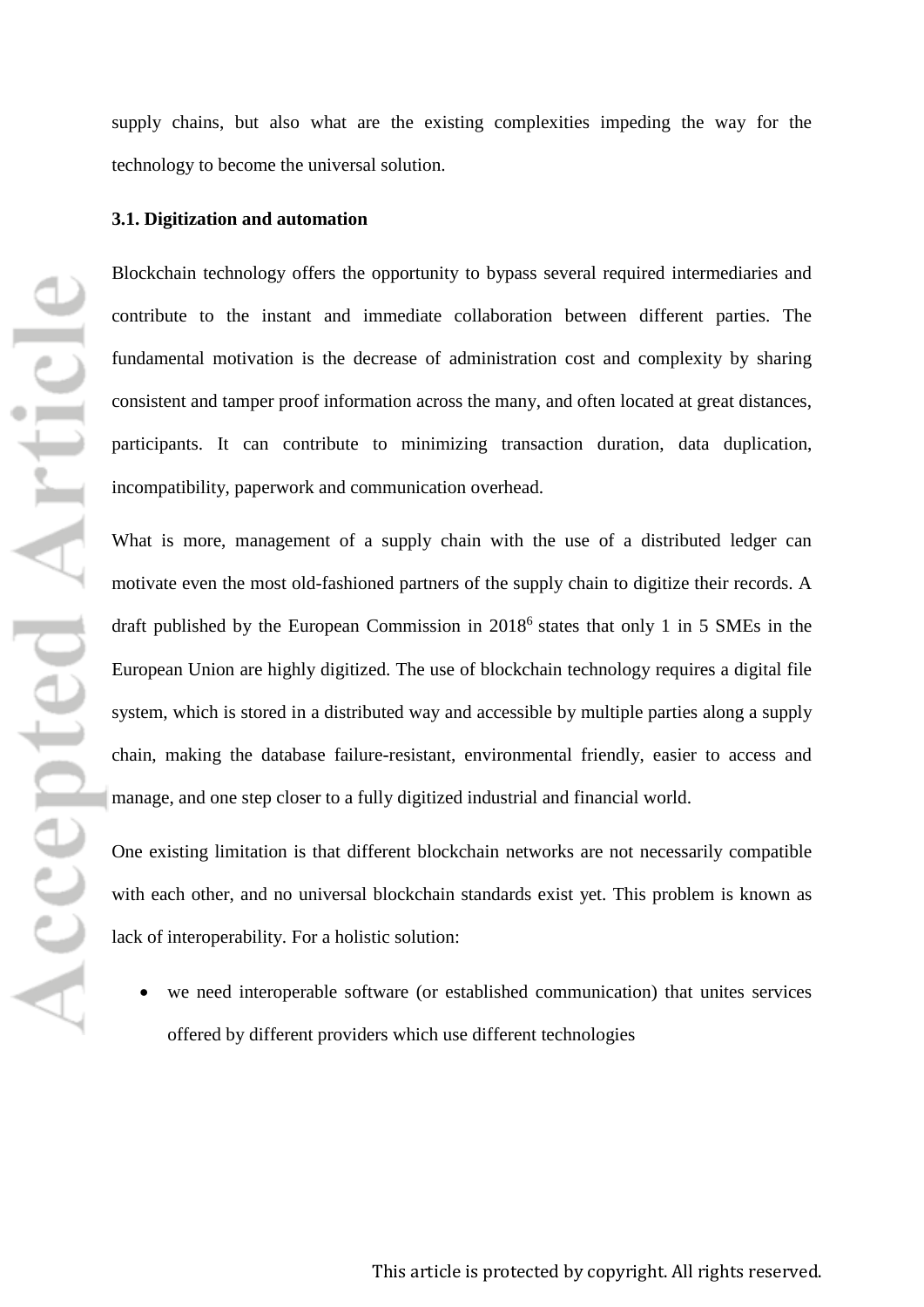• everyone in a supply chain should be willing to share relevant data on the same digital ledger in order to unleash the full potential of the technology

It will be one of the major obstacles to inspire active cooperation between companies with different technological maturity on their data collection and the provision of meaningful information to the end customer. Thereby, it must be considered that in some areas where the raw material is harvested, the experience with technological devices might be less advanced and that no reliable internet infrastructure exists.

#### **3.2. Traceability**

Distributed ledgers have the innate ability to provide significantly more efficient traceability than traditional supply chain management systems. Among other benefits, this leads to better reaction time when dealing with e.g. food-borne disease outbreaks. For example, Walmart's implementation<sup>7</sup> claims to reduce traceability from 7 days to approximately 2 seconds.

However, this promise can only hold true if certain requirements are satisfied, since in practice, very often, the documentation and traceability might not be the sole or the most limiting time factor. One example is the Enterohaemorrhagic Escherichia coli (EHEC) crisis in Germany in 2011, which led to 3842 disease cases and 53 deaths (EHEC, 2011 - online). The identification of EHEC allowed to conclude when people were infected, based on incubation time of two days. With regards to what caused the disease, tomatoes and cucumbers were mostly under suspicion, which caused financial losses to farmers from Spain. Finally, based on the documentation of one of the affected restaurant owners, sprout seeds from Egypt, grown in Germany, were identified as the cause of this epidemic. This case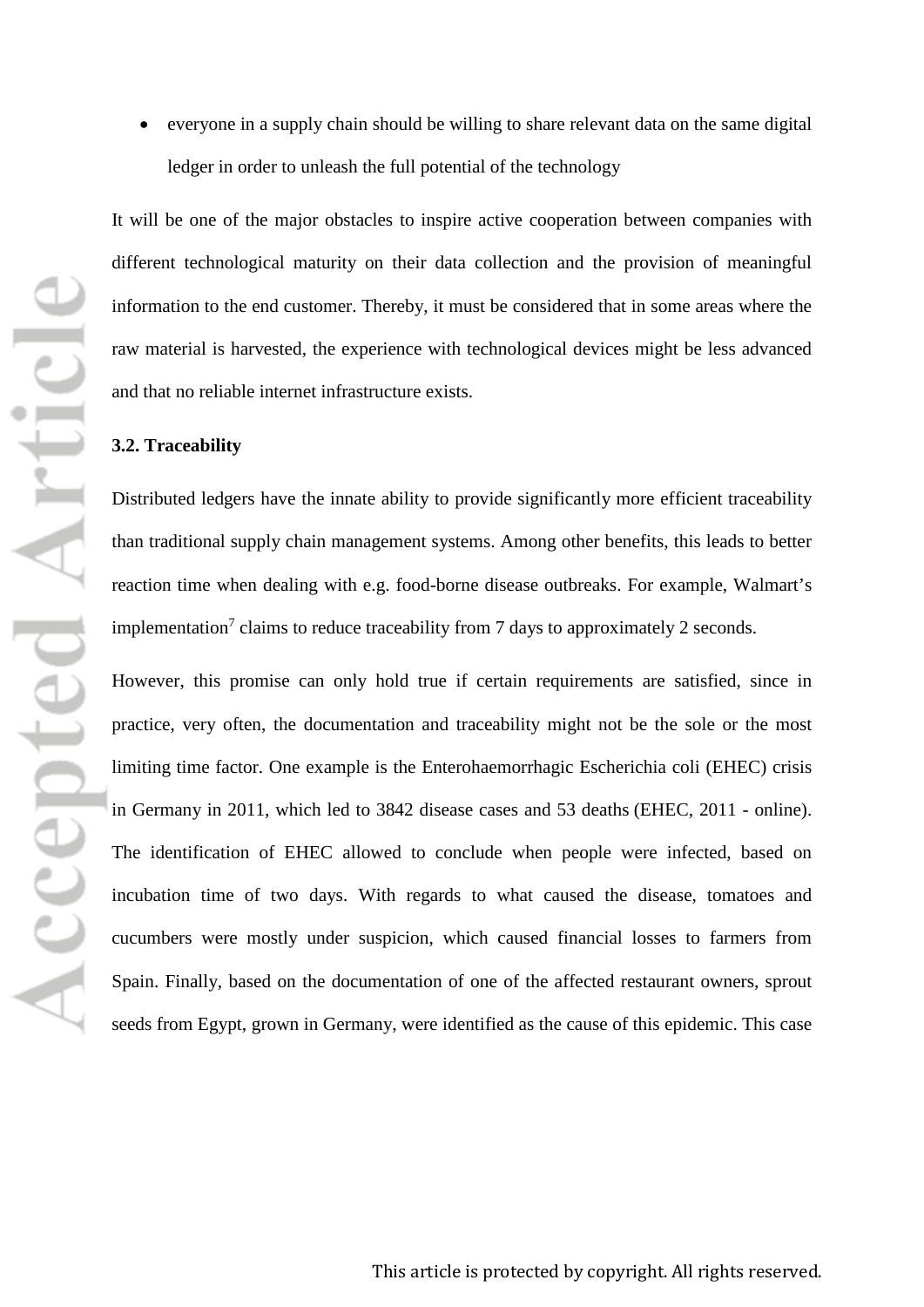demonstrates that for a targeted and very fast recall of specific batches of products, not only the cause of a problem must be known, but also it must be ensured that exclusively the specific batches are affected. A supply chain documented in an immutable distributed database would indeed have helped to speed up the clarification process and protect companies' reputation.

## **3.3. Transparency**

One of the core potentials from applying blockchain technology on the food supply chain management is the increase of transparency. Transparent documentation on an immutable database can enable better and more reliable traceability. Apart from the faster reaction time in case of failures, the increased transparency could make business routinely easier by building up an authentication-confirmation network.

Data recorded on a blockchain database can be considered as more reliable than on a centralized database, since they cannot be manipulated after being entered in the system. However, the blockchain technology can obviously not protect against fraud attempts which have been initiated before the data were entered in the system. The non-compliance between the digital and physical product is a very vulnerable point of the system. Some countermeasures can be taken to make the system more temper proof:

- cryptographically signed certificates of e.g. organic farming, fair trade or compliance with IFS standards added to the digital ledger directly by independent third parties,
- the chemical/physical and biological properties of a food product by analytical methods are an integrated part of quality management systems and can be used for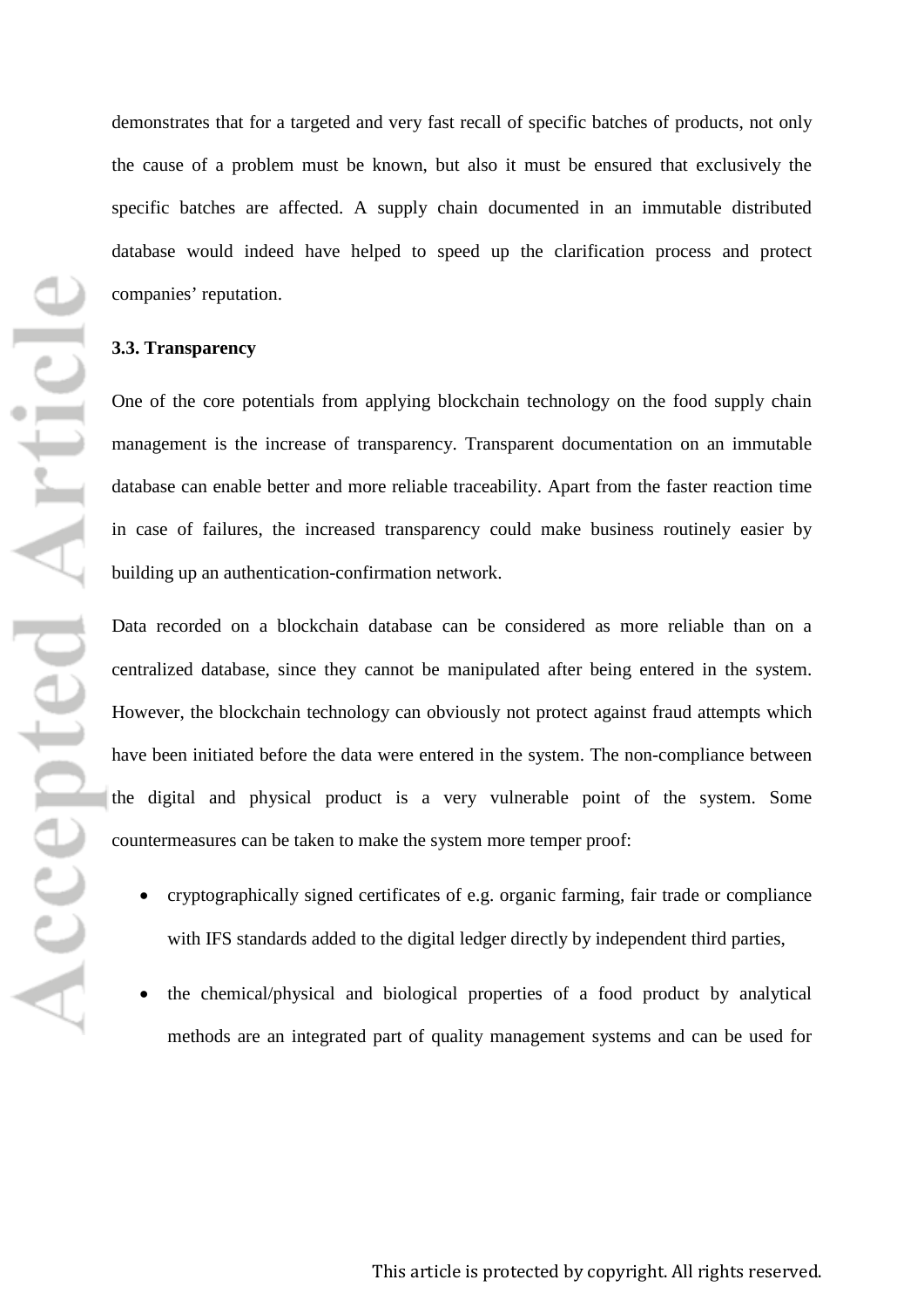the authentication of organic production, determination of the geographical origin or the presence of pesticides in food products (Camin, 2017; Hakme, 2020),

- relevant data generated by IoT devices, integrated in the quality management processes, could also be shared in the digital ledger. One example are spectroscopic sensors in combination with multivariate data analyses. Those have been shown to be an efficient and rapid tool to detect e.g. adulteration in herbs and spices (Sorensen, 2016; Black, 2016). The comparison and validation of these ``spectroscopic fingerprints'' of raw material at different stages of the supply chain can be used for quality control, since deviations caused by e.g. dilution or exchange of the original material would be made visible.
- detailed mass balance documentation is an integrated part of e.g. an IFS standard certification. This documentation must include batches that were bought, used, discarded and how and to whom they were sold.

For some participants in the supply chain, like the end consumer, testing is limited to the sensorial analysis of a product (sight, smell, taste, touch and hearing). Specific QR codes can be used in order to reveal a manufacturer that fraudulently tries to imitate another brand by using a random label that resembles more or less the original one (Sengupta, 2014).

The increased transparency supported by a distributed ledger can help with the deployment of a trust framework established by the customer's themselves. Different participants in the supply chain can use the immutable database to provide a public evaluation for each other. The opportunity of building up a good reputation allows the differentiation from competitors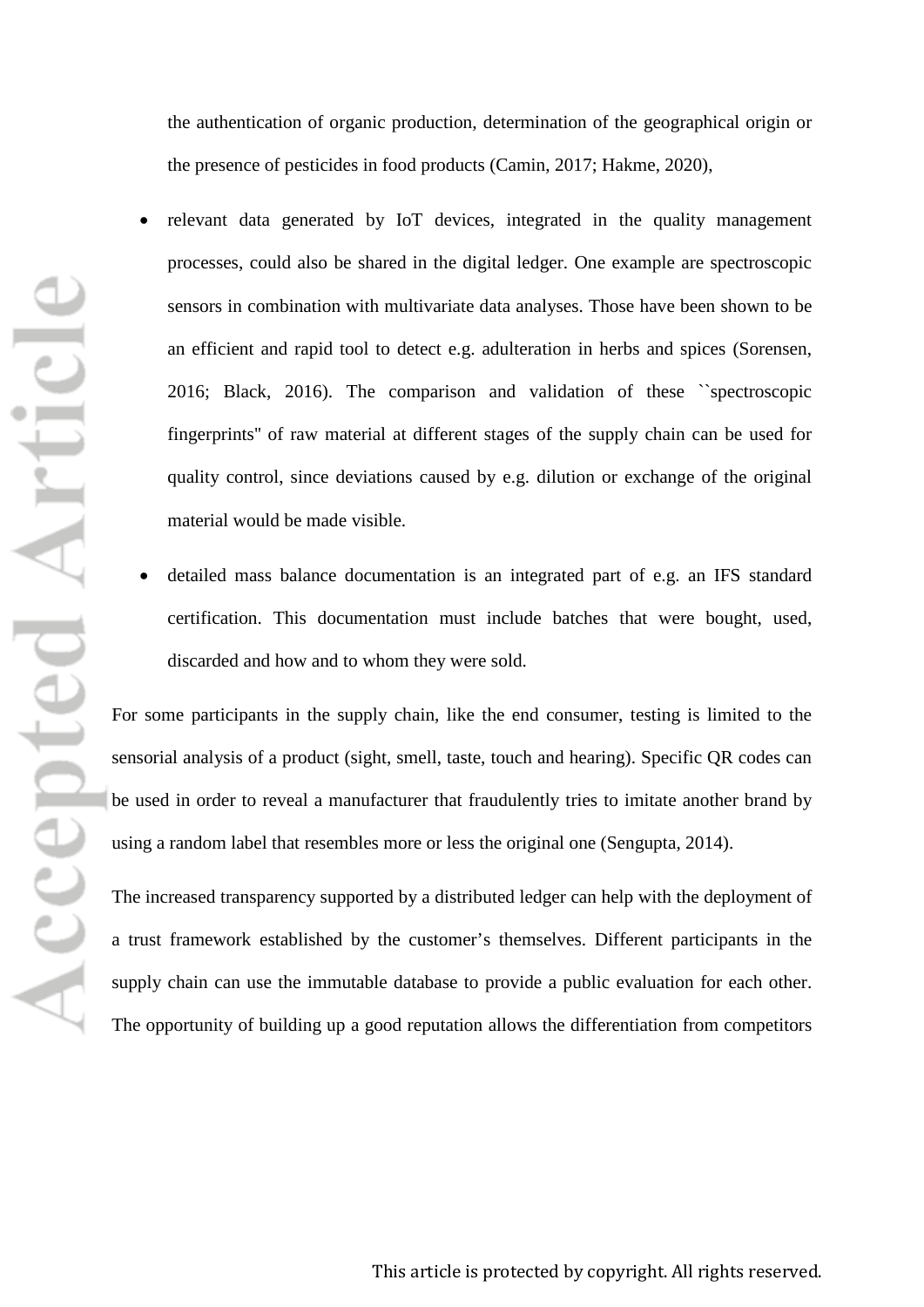and may increase the willingness of the end user to pay a premium price. Moreover, the risk of gaining bad reputation incentivizes fair play, since malicious and fraudulent activities can lead to long term economic consequences for a company (Malik, 2019). Participant visibility in the supply chain, in combination with reputation records and quality certifications, supports a trustworthy *farm-to-fork* strategy (Deloitte, 2019 - online).

The feedback that finally leads to building up the reputation can be critical if not performed in a respectful and meaningful manner. For example, it could create a proxy to the habits, interests, political or religious views of the participating individuals, which could be used fraudulently by malicious adversaries. Furthermore, the large mass of consumers is not an expert in food science; presenting sophisticated details without context and some basic education, may easily result in ill-founded outcries.

#### **3.4. Standardization and regulations**

Standardization is the key issue to be addressed regarding the decision of what shall and/or should be recorded on a blockchain. The task of deciding which subset of quality management data should be available and shared across supply chain actors but also across supply chains, is not a trivial one. The main concern is to identify which information is relevant and important for supporting a fair, sustainable and trustworthy market, without exposing business's competitive secrets.

As described in Section 2, there is no common denominator for all regions/countries that follow different regulations and standards. The inter-governmental Codex Alimentarius aims for a certain harmonization of standards since it simplifies the free movement of food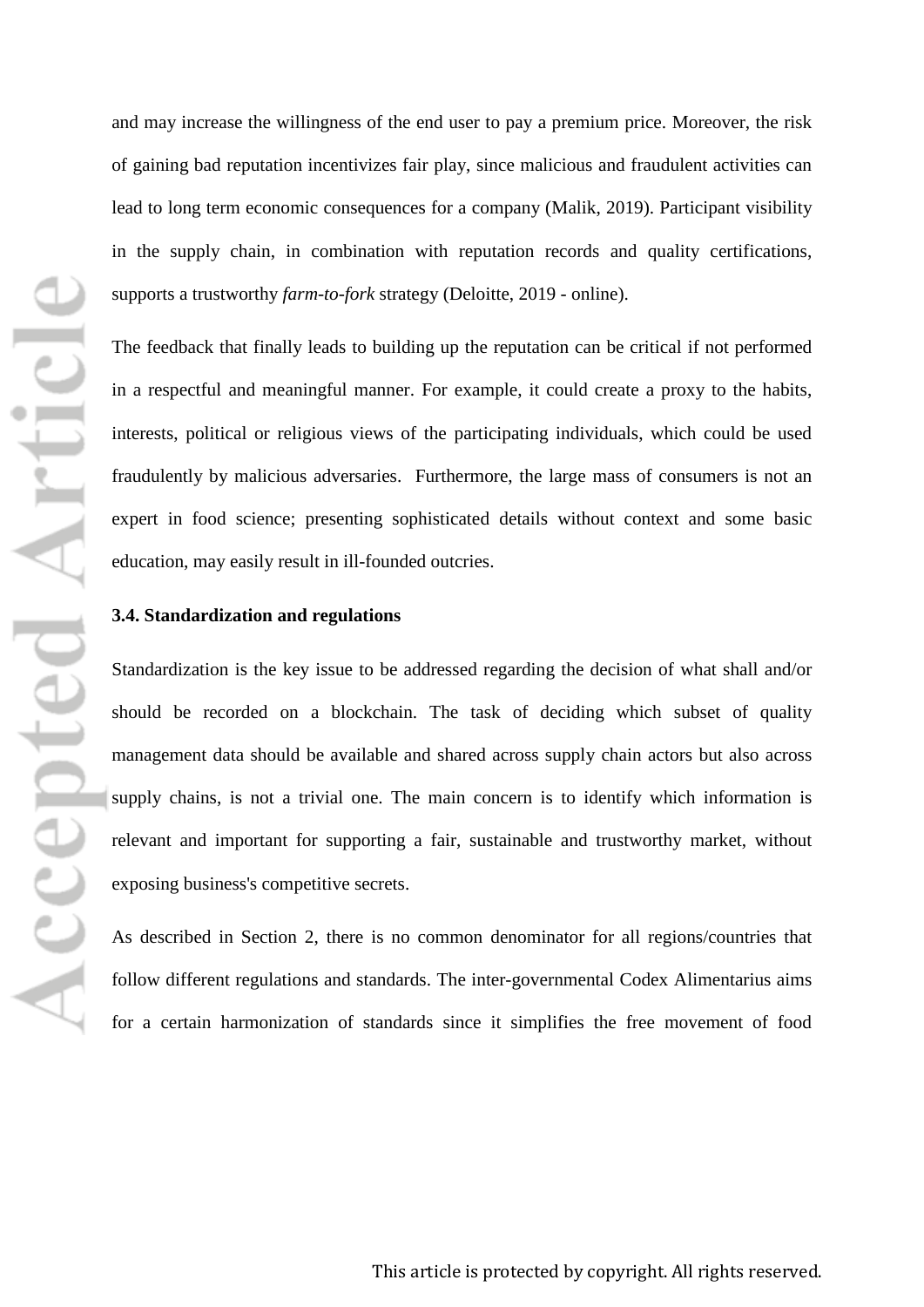products in the market. However, a full harmonization of standards for all traded commodities is probably illusionary. One argument that stands in the way is that businesses have the freedom to set their own quality standards. The products obviously need to comply with the governmental regulations that apply in a specific area, but it is an individual's choice which additional quality criteria a private company might demand from their suppliers.

Moreover, alignment of standards and regulations requires compromises. One of the fundamental principles of the ``Treaty on the Functioning of the European Union'' (TFEU) is the free movement of goods originating in Member States, and of goods from third countries which are in free circulation in the Member States. The acceptance of different standards was also an issue when the Transatlantic Trade and Investment Partnership (TTIP) was discussed in 2013. The ``chlorinated chicken''<sup>8</sup> became a symbol for European consumers' concerns in case TTIP would be enforced. Further examples could be listed, which describe issues that create skeptical and concerned consumers around the globe. However, an agreement like TTIP would imply that regulations and standards decided by democratically elected members in one country are valid for the products of consumers that have never voted for these members. Thus, TTIP was often criticized as ``antidemocratic''. It is not the purpose of this report to comment or evaluate these issues, however, these examples clearly illustrate the complexity that generic standardization or mutual acceptance of food standards is facing in practice.

The challenges connected with the existence of diverse regulations and standards for products that are united in the same supply chain can obviously not be targeted by the blockchain technology. Neither can the technology compensate for missing standards. However, the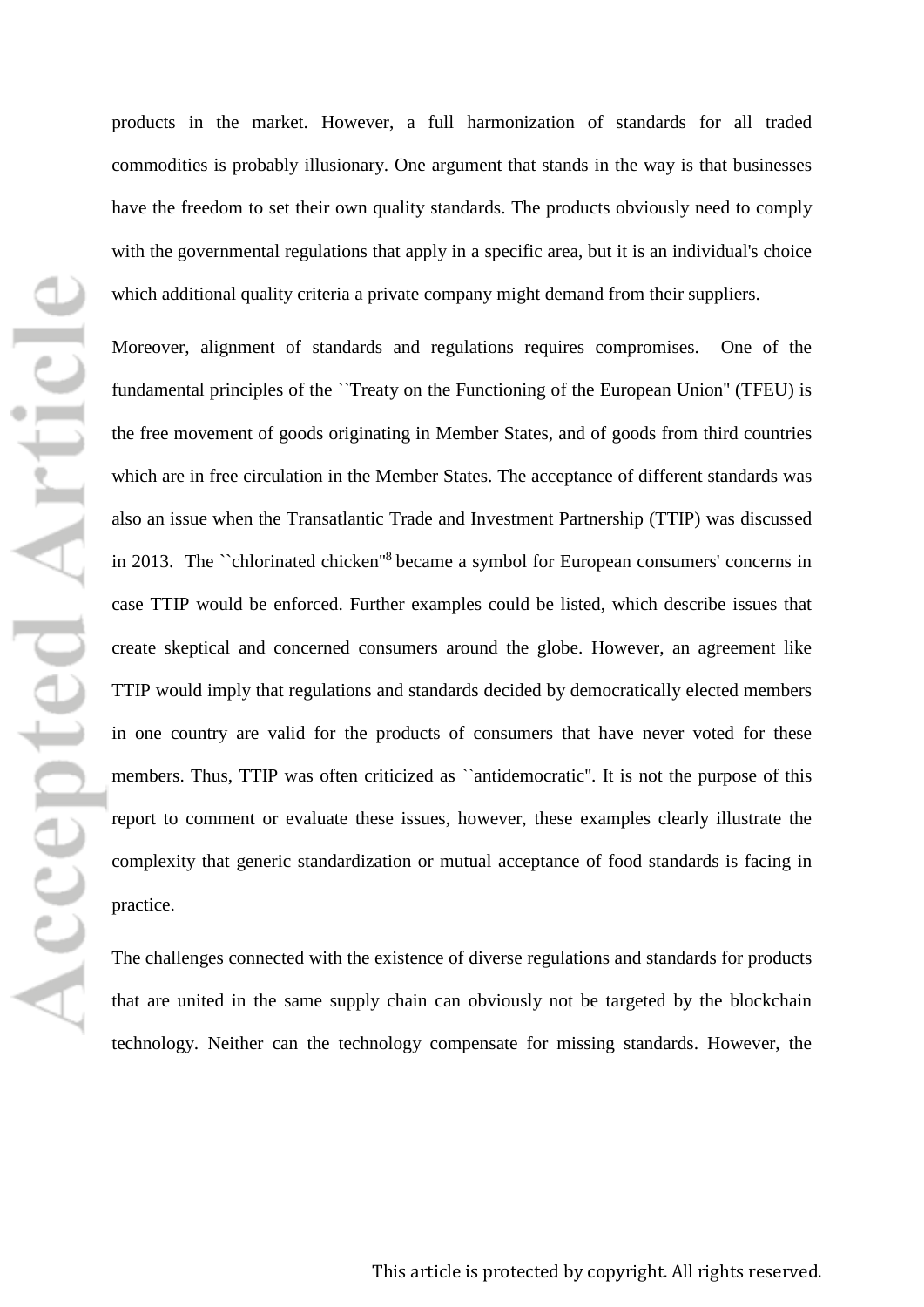challenge of handling different standards should give reason to document the certificates as transparent as possible in order to understand to which quality criteria a product corresponds.

## **3.5. Technical challenges**

Setting aside the known open problems of the blockchain technology (e.g., scalability, interoperability, transaction throughput, privacy), which are relevant to most applications, the application of the technology in supply chains introduces additional challenges.

Perhaps the most challenging issue is that data stored on the database is as good as the input, known as the *Garbage In - Garbage Out* problem. Therefore real life stakeholders and physical items need to be bound with unique digital identities. Moreover, these associations need to stay valid throughout the entire supply chain. The blockchain technology by itself, at this stage at least, cannot provide a comprehensive solution in linking physical objects with digital identities in trustworthy and resilient ways. Neither can any other type of database. The integration of IoT devices and the use of token-based incentives are promising directions to bridge this gap.

Another challenge of the technology is to architect an access control solution that suites the needs of all participants, offering granular control over what parts of the system should be available at which parties. Since blockchains are not suited for storing large amounts of data on-chain, the matter of off-chain storage management is an open question. The dilemma of keeping such information on a shared cloud platform or distributed, introduces a number of technical, legal and trust-related consequences that require extended research.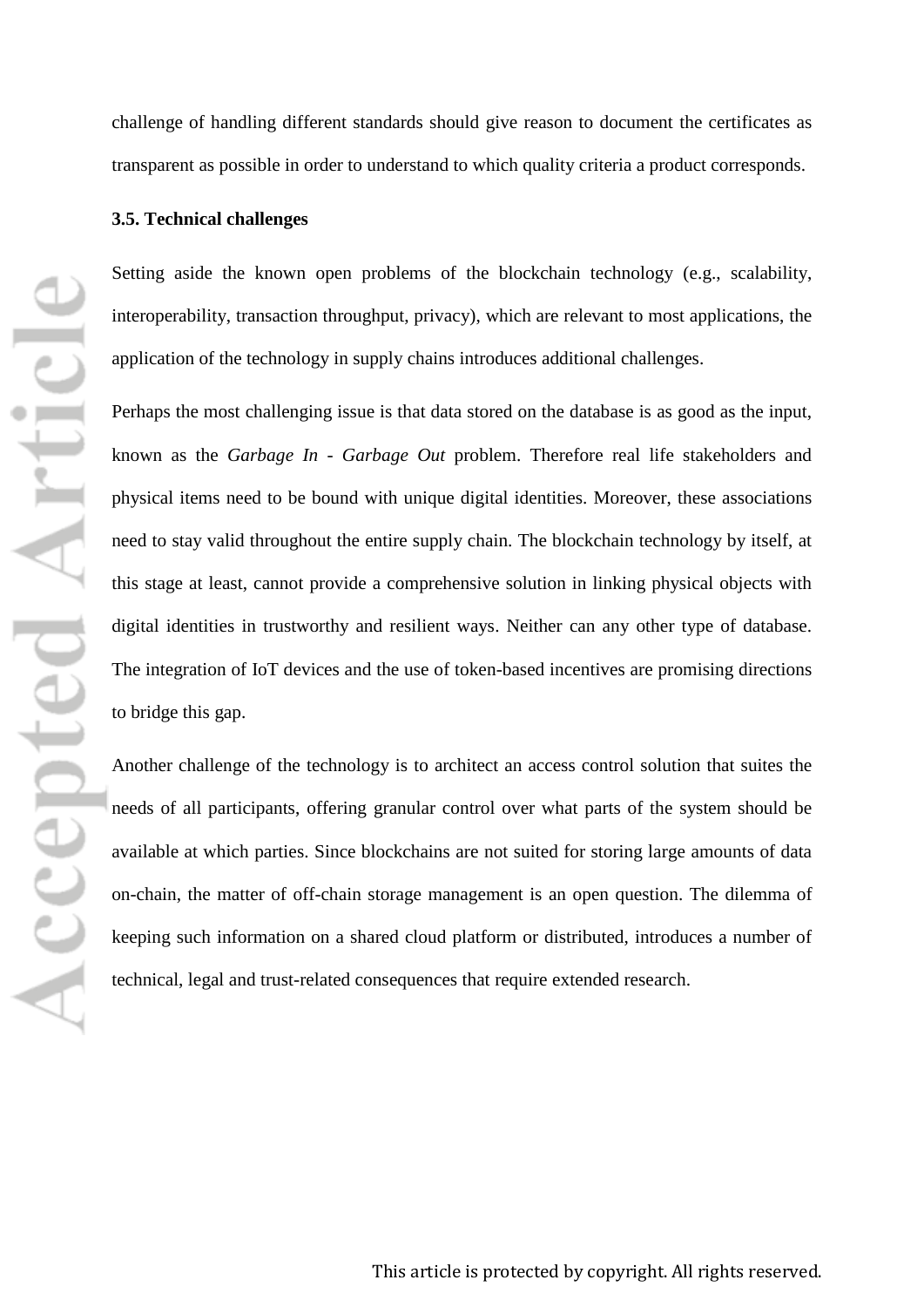Finally, modern supply chains span across various countries with different regulations and highly adopted solutions. It seems implausible to create a system that fits all possible use cases, thus investing in one solution shall not hinder organizations in connecting to another. When designing such systems, decisions have to be made with compatibility and scalability in mind.

## **4 USE CASES FROM DENMARK**

More and more companies are nowadays exploring the potential of using a blockchain based system for managing their supply chain. Here, we present the challenges that Danish SMEs in the food industry are facing, and their requirements for managing documentation and the various interactions along their food supply chains.

None of the selected companies manage their supply chain using blockchain at the moment. Since all companies are placing food on the market, they are responsible to provide secure and authentic products. The aim is not to comment or evaluate the structure of their quality management, but rather to make a connection between the challenges they are facing and explore the potential for blockchain based solutions. In the following cases, CH indicates the discussed challenges and requirements, and BC the respective potential solutions and limitations.

**TwistedLeaf<sup>1</sup>** is a start-up that brews organic alcoholic and non-alcoholic beverages from coffee leaves, which is a waste product of the coffee industry. Their main ingredient, the coffee leaves, is bought from farms in East Africa.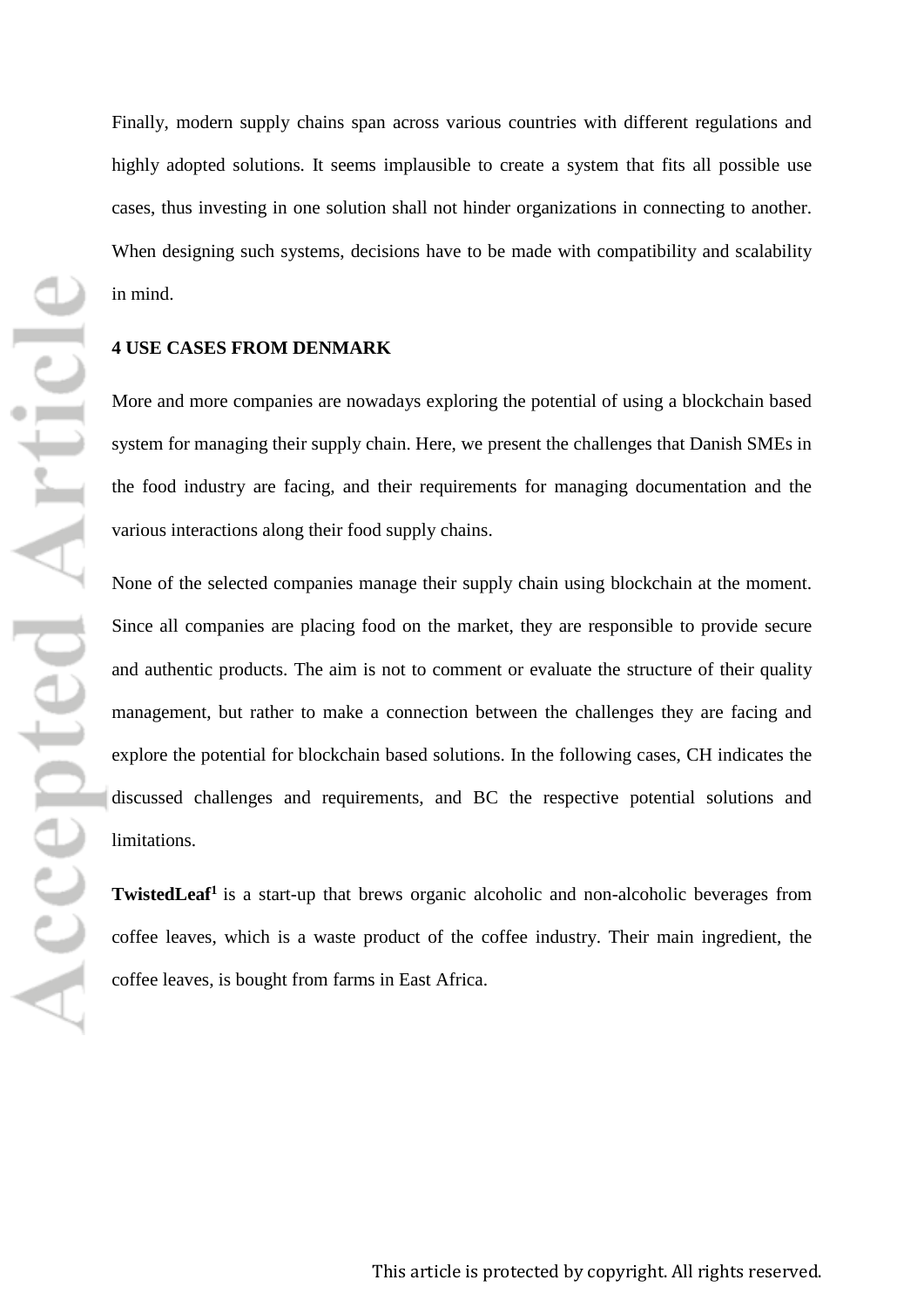Accepted Article

CH1: Shipments of the coffee leaves are naturally international. Because of the physical distance between the brewers and the farmers, and due to the impossibility of visual inspection of the product by the interested party, a matter of trust arises. Consequently, verification that the product that is sent from the farmers is of the agreed quality and quantity is of utmost importance. Equally important is the guarantee that during shipment, the product has not been tampered with and has been taken care of.

BC1: A recent study has shown that it is possible to determine the aging, taxa and harvest period of coffee leaves using a spectroscopic sensor (Mees, 2018). This technique can analyze relevant quality parameters of the coffee leaves. A big advantage of spectroscopic methods lies in the fact that a new sample can be screened within a few minutes and even non-specialist personnel can undertake sample analysis (Wilson, 2001). These findings show the potential to integrate IoT devices into the supply chain management. A farmer can test a specific batch in East Africa and only if the analysis shows compliance with the demanded quality, validated perhaps through a consortium of participants on the product's supply chain on a blockchain, then the batch can be shipped. Another advantage of a blockchain based data management tool is that for each batch the acquired spectra are signed, timestamped and cannot be tampered with afterwards.

CH2: It is important that the coffee leaves are produced under fair and environmentally sustainable conditions.

BC2: Since there are no governmental regulations in effect at the moment, companies need to orientate on organizations and programs that support those who voluntarily agree on being in compliance with certain standards. However, an immutable database, accessible by various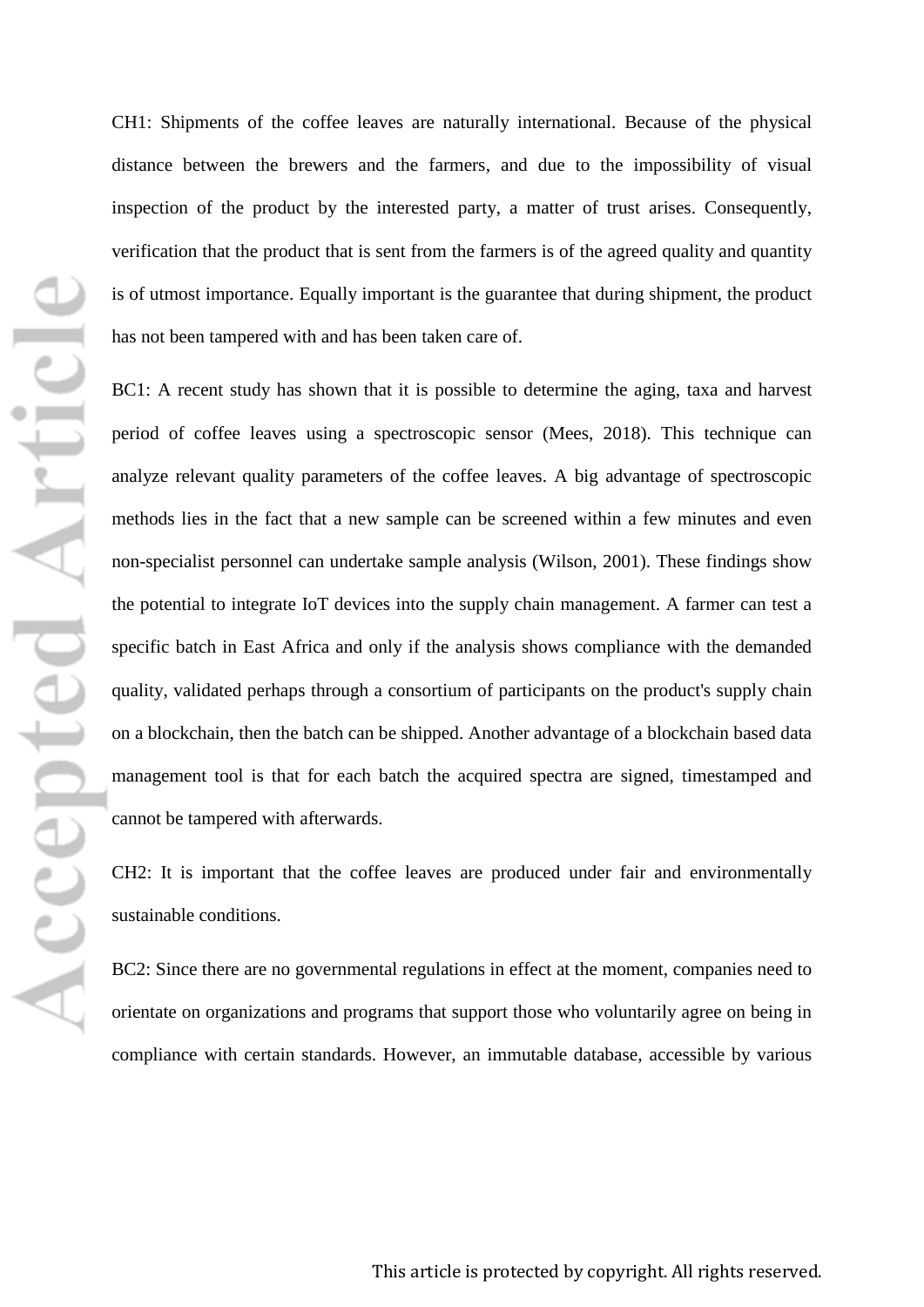Accepted Article

parties, could support the current situation. The organizations could for example add signed certificates which prove that the indicated collaboration really exists. Moreover, if all documented steps along a supply chain are successfully registered in a blockchain database, more reliable and timely estimations can be made about the environmental impact of the food products.

Centrarogeriet  $A/S<sup>9</sup>$  focuses on the smoking of salmon, which they provide to high-end consumption points in Denmark and major cities in Europe and Asia.

CH1: The company delivers smoked salmon to some of the world's most famous fine restaurants. Therefore, there is high interest in protecting the information about the product as tightly as possible. Details about the smoking process and the suppliers must stay private, within the supply chain.

BC1: A permissioned blockchain would restrict the view of the transaction log and would therefore be suitable for this case. The data is cryptographically signed and securely stored in the blockchain.

CH2: Due to the company's excellent reputation for producing smoked salmon of extraordinary high quality, there is a risk that other producers of smoked salmon copy the label of Centralrøgeriet in order to sell their product for a premium price.

BC2: The link between the digital and the physical identity of the product is indeed one of the biggest challenges in blockchain applications. Thankfully, analytical methods that give an indication for the geographical origin of a smoked salmon do exist (Sorensen, 2016). A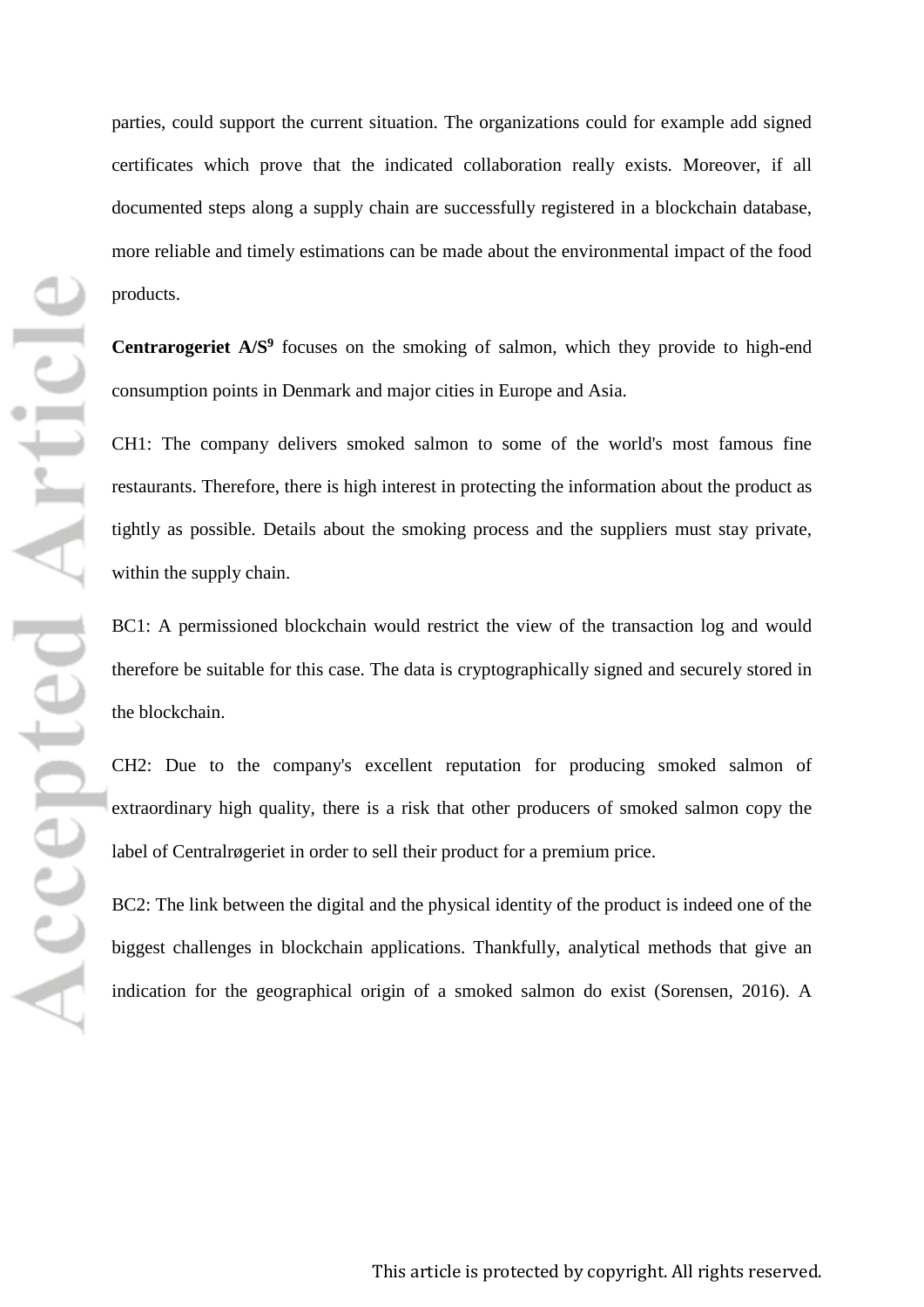special labelling using an individual QR-code for each batch, together with a precise mass balance documentation in a blockchain based database, can establish a more secure system.

WeDo Food<sup>10</sup> involves a number of restaurants in Copenhagen and a central kitchen for the preparation of the cooked food offered at the restaurants. The products offered at the restaurants are primarily vegan or vegetarian salads, desserts and drinks.

CH1: The key characteristic of this restaurant chain is the large number of suppliers, and the many products involved in the preparation of a salad. The products are inspected upon arrival at the restaurants. However, some parameters, such as the freshness of meat or possible contaminations, can not necessarily be adequately assessed. A transparent database, where the results of typical quality control points are listed, can be an enormous advantage.

BC1: Using a blockchain database can speed up the traceability process. This is particularly important for extreme (and rare) cases, like the outbreak of a food-borne disease. If the responsible authorities had access to a digital ledger which documents the whole supply chain, the investigation process would be relieved and accelerated. A limiting factor could be that all participants of the supply chain must agree to give the authorities the permission for access to blockchain database, if necessary.

CH2: High value products are on risk of being adulterated, such as extra virgin olive oil, commonly added to salads.

BC2: Countermeasures that can be conducted in order to decrease the risks stemming from cases where the digital identity does not comply with the physical one (such as certificates,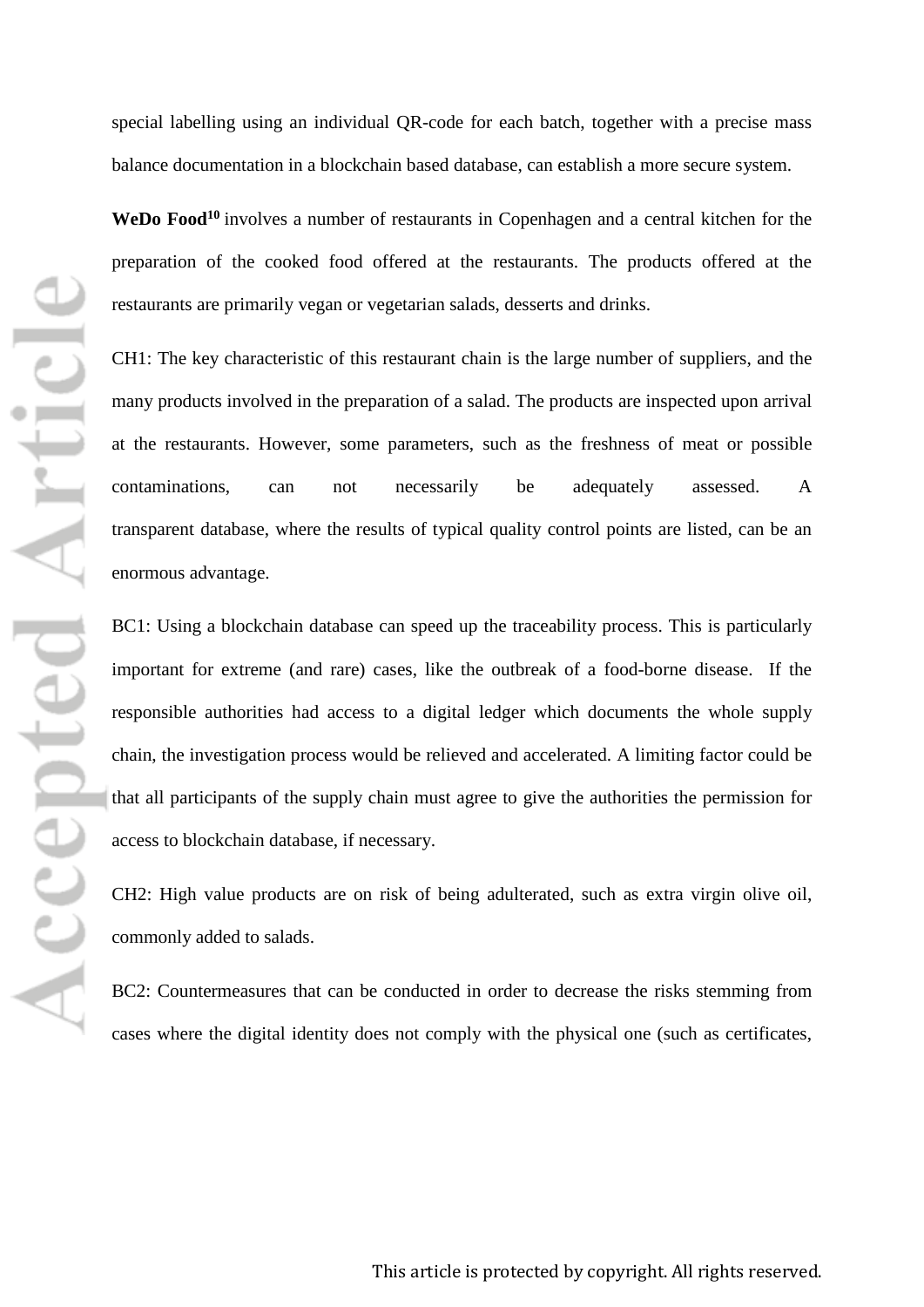analytical results, IoT devices, mass balance documentation) can benefit from being integrated into an immutable blockchain database. This could make it easier for restaurants to evaluate which suppliers are particularly trustful.

**Eskelyst<sup>11</sup>** is an organic farm occupied with the breeding, growing and selling of pigs, cows and lamb. The farm applies the so-called holistic management grazing system in order to improve the soil carbon sequestration. This requires the implementation of practices that improve the conversion of atmospheric CO2 into plant material and/or soil organic matter.

CH1: The farm puts special effort into the reduction of their CO2-fingerprint. At the moment there is no European-wide system where such practices are rewarded in the form of a monetary payment, or property title (i.e. carbon credit).

BC1: Once a carbon farming scheme has been developed and established in the EU, a blockchain-based database can be beneficial towards a trustworthy and efficient way to manage the certificates and prove the farm's special efforts.

CH2: The farm is growing animals in accordance with the requirements for organic farming. However, the conditions on this farm go beyond the usual standards. Unfortunately, such good practices cannot be communicated to the consumers since no relevant labels exist.

BC2: Although a blockchain-based database cannot compensate for the lack of a label for animal welfare standards, the use of blockchain could still help to make the production processes more transparent and inform the consumers about the extra efforts that are made in order to increase animal welfare.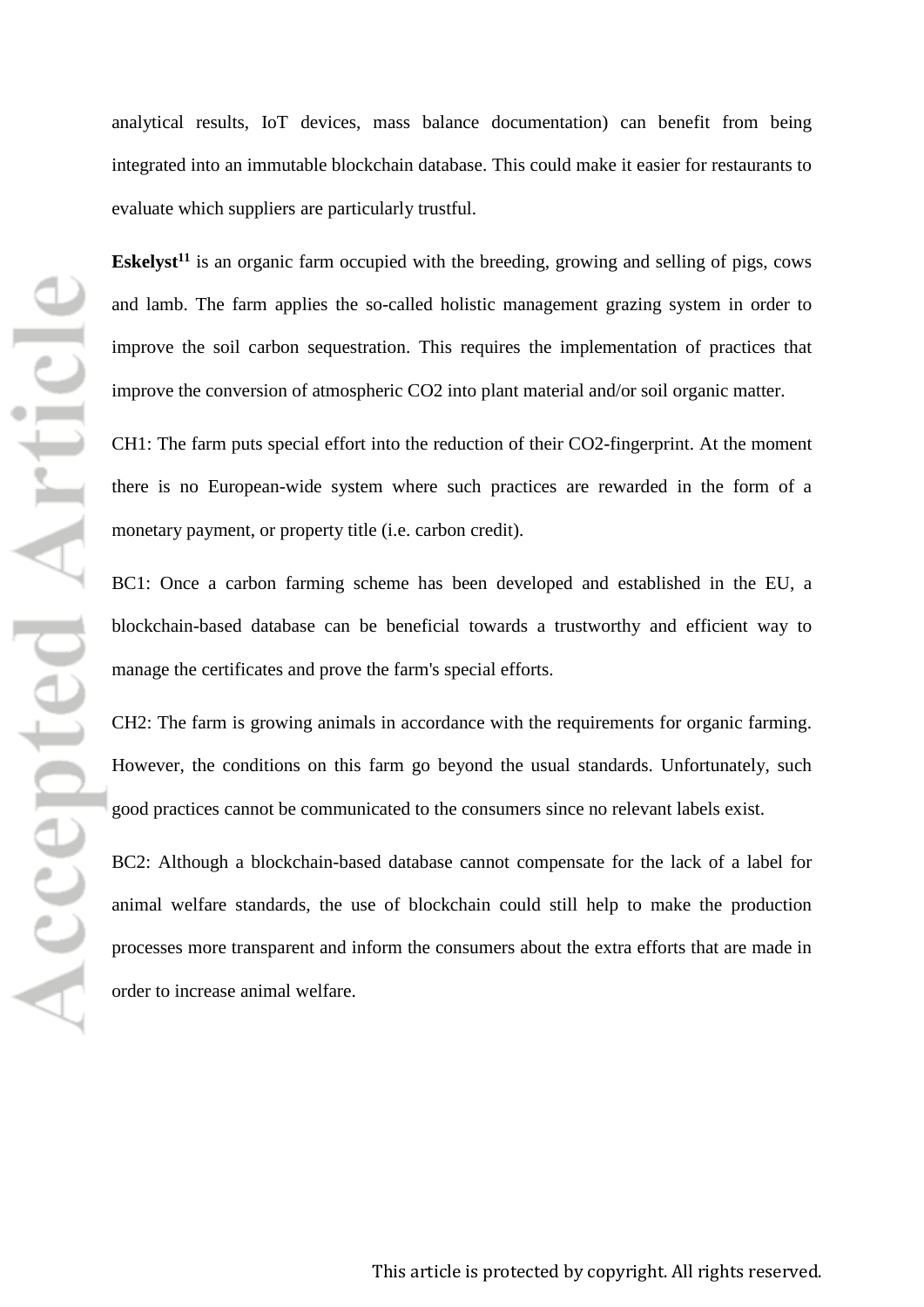CH3: Some consumers appreciate these special farming conditions and are willing to pay a higher price. There is a risk that the label might be copied by other producers in order to obtain a premium price for ordinary products.

BC3: As with Centralrøgeriet, labeling using an individual QR-code for each batch together with a precise mass balance documentation in a blockchain based database might be the best solution in order to follow the products through the supply chain.

Einar Willumsen<sup>12</sup> specializes on producing flavors and complete solutions (e.g., juice, syrup etc.) for the food industry within and outside Denmark.

CH1: A key challenge here is that flavors are high value products and vulnerable towards food fraud.

BC1: It would be helpful for companies with similar challenges to buy raw material from sources where certain information (such as certificates, analytical results, IoT device data, and mass balance documentation) would be documented in transparent immutable databases.

CH2: Quality certificates for the raw materials need to be administrated and regularly updated. Unfortunately, the specifications for authentic products are set down in a diverse range of regulations and standards. Due to all the different existing standards, the administration means a considerable workload.

BC2: Blockchain technology facilitates these processes to be more efficient. Certificates could be added directly by their issuers, for example, which would reduce redundant work. In a more advanced software version, a compliance guide could be integrated, which would make the regulatory aspect easier.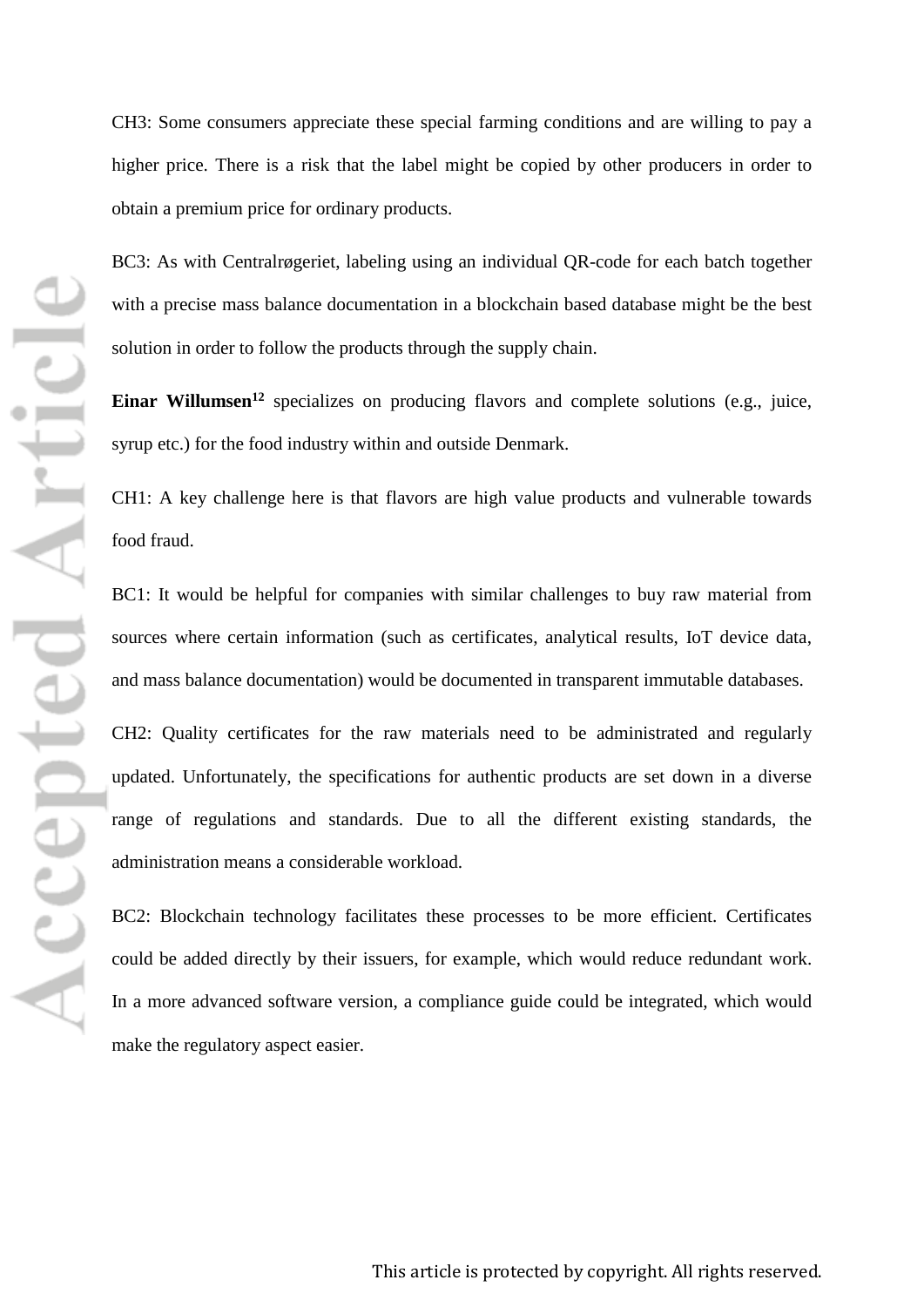#### **4.1. Discussion**

We raise the following three points with regards to the intelligence we gained from the interviews with the SMEs:

- 1. what are the current practices the SMEs follow for managing their supply chains,
- 2. what are the specific requirements in their businesses,
- 3. what would it take for the companies to adopt blockchain technology for managing their transactions with vendors/suppliers etc.

In the following paragraphs we summarize our findings.

**Current Practices** Most SMEs store their data locally on computers or use customized centralized databases. A number of cases still use pen and paper for registering their supplies and sales. Orders to suppliers or from traders are primarily placed via mail or calls.

**Requirements** Food industries are concerned with (i) incidents of food fraud from their suppliers, (ii) certificates and authentication documents that prove originality and quality, (iii) how to enforce fair-play among competitors, (iv) use sustainable practices within their company, (v) branding and increase of clientele, (vi) decrease of managing costs.

The analysis from this work and from (Gonczol, 2020) suggests that blockchain technology can assist the food industry to achieve a number of their requirements. In brief, the properties of immutability, transparency and traceability, make blockchain technology a natural database option for digitally managing documentation and registering entries in groups of multiple users that do not necessarily know or trust each other. When it comes to food,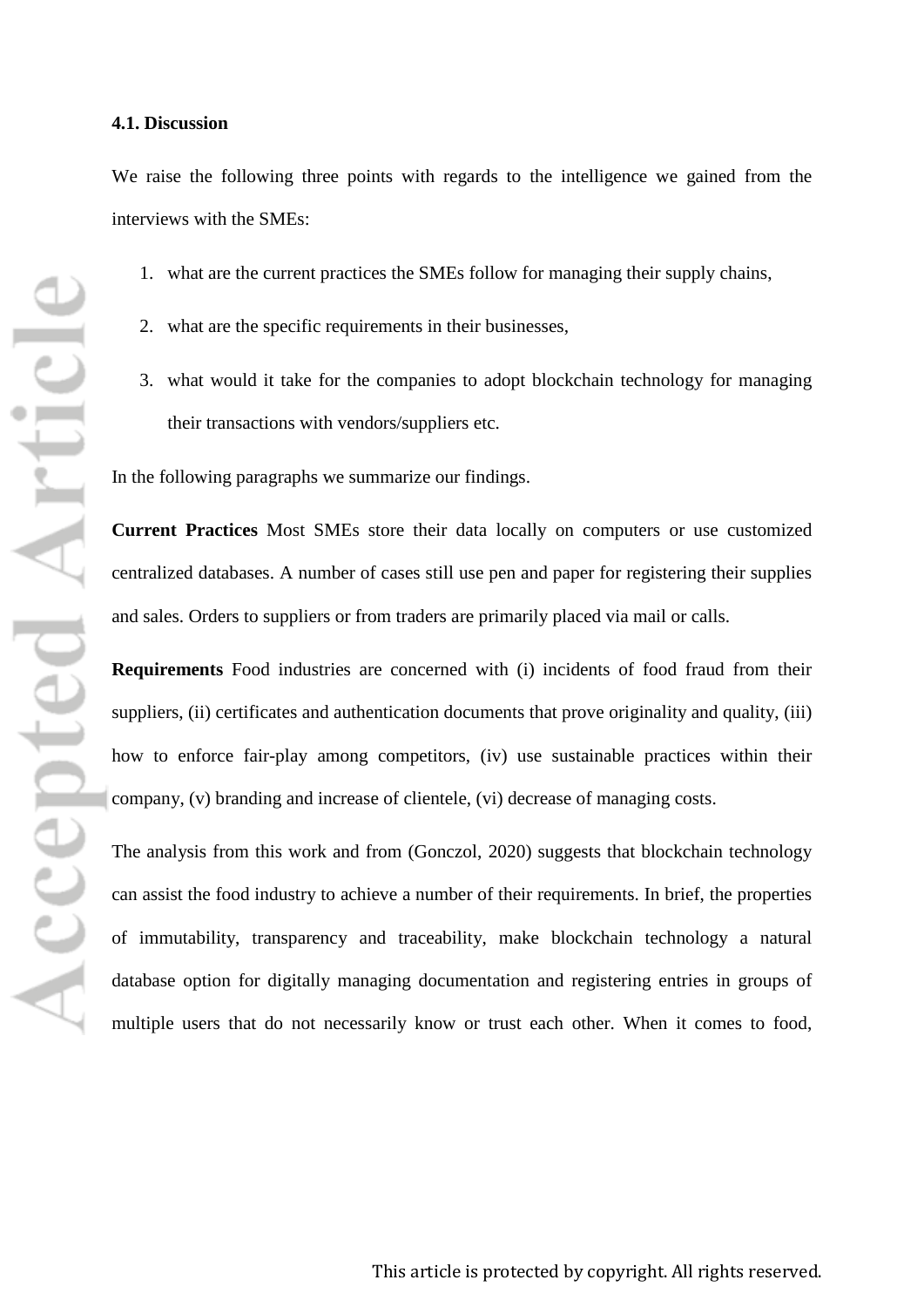registration and storage of cryptographically signed authentication documents allow for a secure and safe environment in which food fraud can be decreased and caught. What is more, the adoption of blockchain technology is a motivator for companies to digitize their databases.

**Blockchain Adoption** From the interviews we conducted and the interaction with a large body of the industrial population, our feeling is that the industry is not ready to adopt the technology *immediately*. This is due to a number of reasons. Firstly, there is significant lack of knowledge and education on the subject. Secondly, there is suspicion with regards to the adoption of the technology, for example, if that were to happen independently and out of choice by every company and not as a standardized collective initiative supported by nationwide or international standards and regulations. It is therefore apparent the need for education and for standards and regulations of the use of the technology.

## **5 CONCLUSIVE REMARKS**

Food safety, food authenticity, fair trade, environmental impact of food and animal welfare are major challenges within food supply chains. Smaller industrial use cases illustrate the potential of the blockchain technology as a solution to overcome some of these challenges.

As noted from our interviews with the Danish SMEs, the traditional supply chain management practices are heavily centralized and in many cases, non-digitized. As such, a lot of necessary certificates and authentication documents are subject to alteration, or very often, not timely updated. A lot of potential lies in the increased degree of traceability, but also the more efficient data management processes offered by the blockchain technology.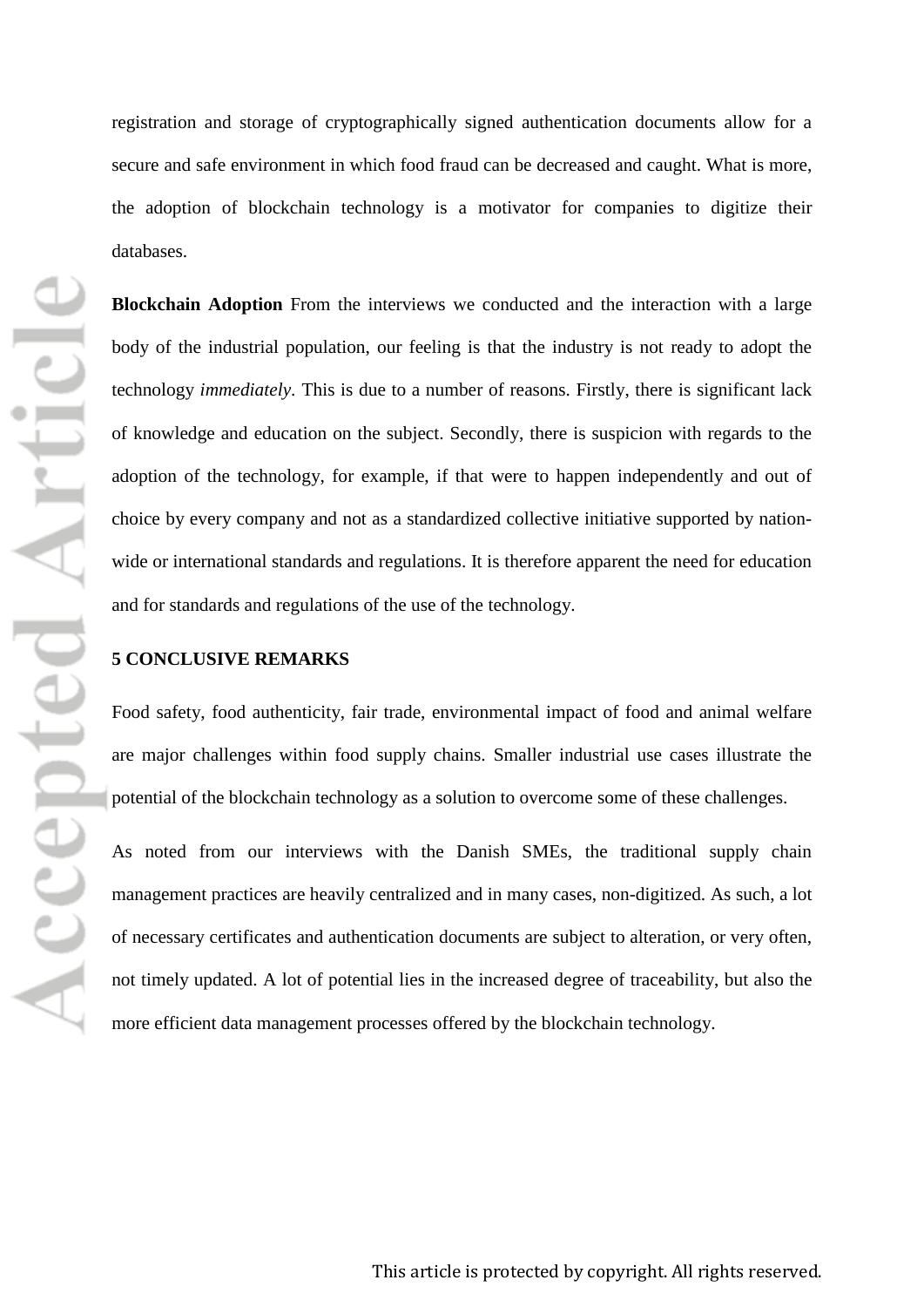Accepted Article

In essence, our report highlights that:

- knowledge from a versatile range of fields like natural, social, ethical, economic, political science and jurisprudence, needs to be gathered in order to design the solutions that tackle the challenges encountered by current food supply chains,
- the design of the solutions is independent of the availability of a decentralized immutable database, and primarily lies on the development of policies and standards,
- a significant step needs to be taken towards the digitization of SMEs and their supply chains, as well as towards the familiarization of the general public with alternative database systems, such as a blockchain,
- with all the above in place, the integration of decentralized immutable databases in food supply chains can significantly support and advance their management.

## **ACKNOWLEDGEMENTS**

The report was written on behalf of the project ``Bottom-up blockchain-værdikæder i fødevaresektoren'' (Bottom-up blockchain value chains in the food sector) granted by Industriens Fond. Our partners in the project are: Jesper Nørgaard Viemose, Casper Høgenhaven, Helle Nielsen-Elgaard, Ben Cahill and Marianne Boelskifte.

### **REFERENCES**

1. Nakamoto S. Bitcoin: A peer-to-peer electronic cash system. Whitepaper; 2008.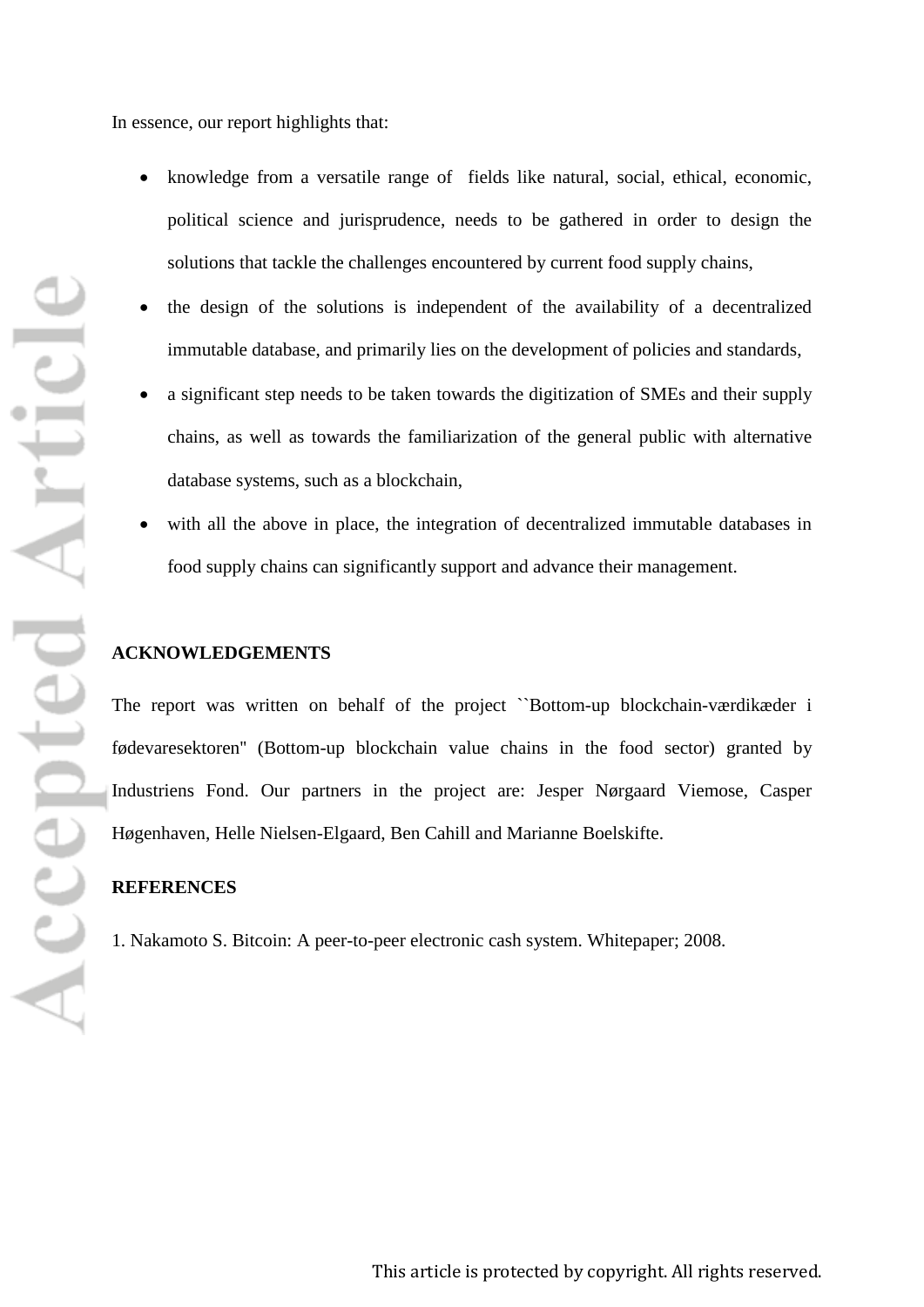2. Appelhanz S, Osburg VS, Toporowski W, Schumann M. Traceability system for capturing, processing and providing consumer-relevant information about wood products: system solution and its economic feasibility. Journal of Cleaner Production. 2016 Jan 1;110:132-48.

3. Maouriyan N, Krishna AA. AQUACHAIN-water supply-chain management using distributed ledger technology. In2019 3rd International Conference on Computing and Communications Technologies (ICCCT) 2019 Feb 21 (pp. 204-207). IEEE.

4. Lam OW, Zhibin LE. Textile and apparel supply chain with distributed ledger technology (DLT). In2019 20th IEEE International Conference on Mobile Data Management (MDM) 2019 Jun 10 (pp. 447-451). IEEE.

5. Aung MM, Chang YS. Traceability in a food supply chain: Safety and quality perspectives. Food control. 2014 May 1;39:172-84.

6. Deloitte [Online]. Beefing up Blockchain. Available here: [https://www2.deloitte.com/ie/en/pages/technology/articles/beefing-up-blockchain.html.](https://www2.deloitte.com/ie/en/pages/technology/articles/beefing-up-blockchain.html)

7. Codex Alimentarius [Online]. Available here: [http://www.fao.org/fao-who](http://www.fao.org/fao-who-codexalimentarius/home/en/)[codexalimentarius/home/en/](http://www.fao.org/fao-who-codexalimentarius/home/en/)

8. GFSI Certification [Online]. Available here: [https://globalfoodsafetyresource.com/gfsi](https://globalfoodsafetyresource.com/gfsi-certification/)[certification/](https://globalfoodsafetyresource.com/gfsi-certification/)

9. Everstine K. Supply chain complexity and economically motivated adulteration. InFood Protection and Security 2017 Jan 1 (pp. 1-14). Woodhead Publishing.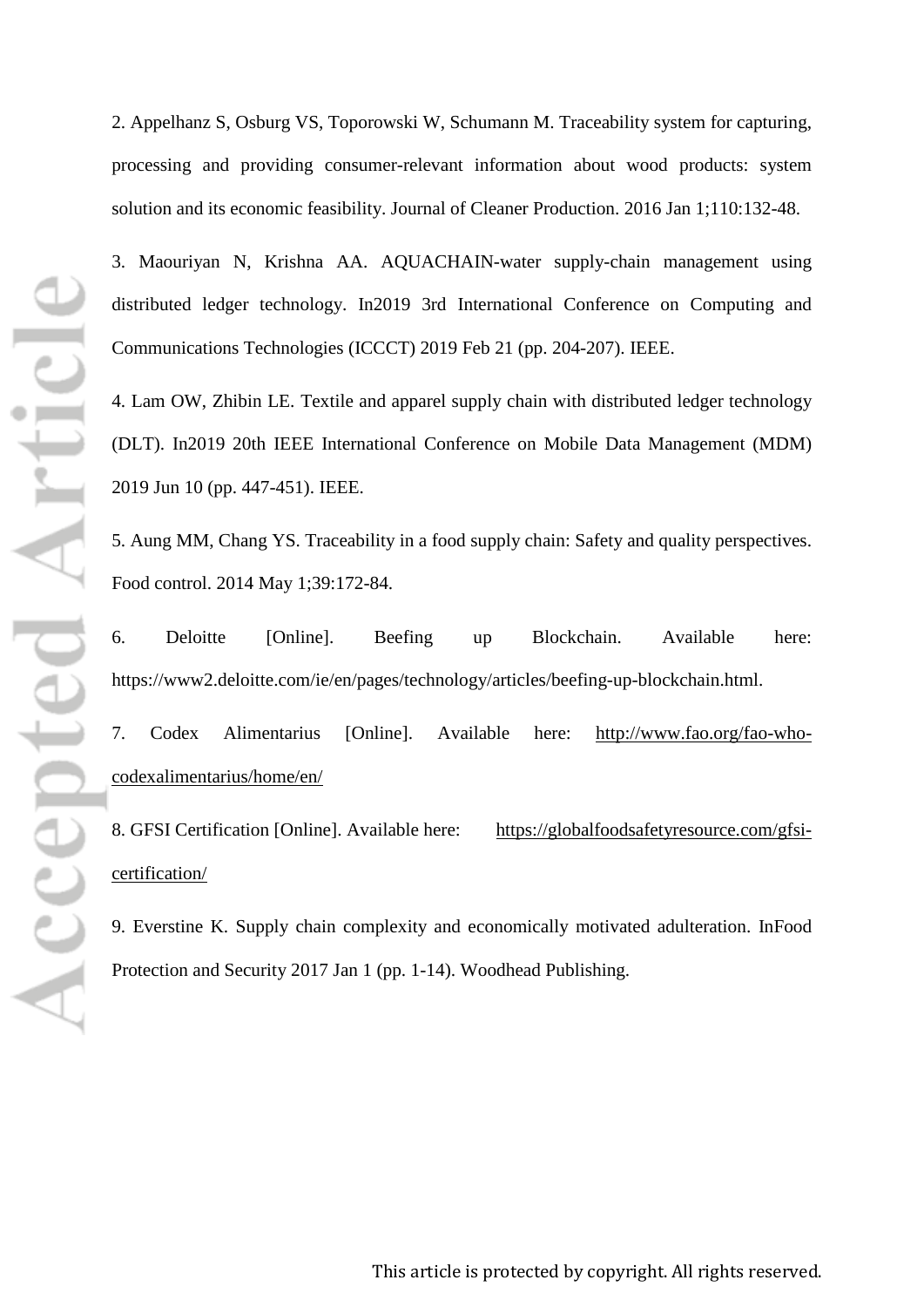10. Poore J, Nemecek T. Reducing food's environmental impacts through producers and consumers. Science. 2018 Jun 1;360(6392):987-92.

11. i Canals LM, Cowell SJ, Sim S, Basson L. Comparing domestic versus imported apples: a focus on energy use. Environmental Science and Pollution Research-International. 2007 Jul 1;14(5):338-44.

12. Leach AM, Emery KA, Gephart J, Davis KF, Erisman JW, Leip A, Pace ML, D'Odorico P, Carr J, Noll LC, Castner E. Environmental impact food labels combining carbon, nitrogen, and water footprints. Food Policy. 2016 May 1;61:213-23.

13. EcoBoard [Online]. Opinion of the European Union Ecolabelling Board. Available here: [https://ec.europa.eu/environment/ecolabel/documents/EUEB\\_position\\_on\\_food\\_final.pdf](https://ec.europa.eu/environment/ecolabel/documents/EUEB_position_on_food_final.pdf)

14. EU Commission [Online]. Carbon Farming Schemes in Europe – Roundtable. Available here: [https://ec.europa.eu/info/sites/info/files/food-farming](https://ec.europa.eu/info/sites/info/files/food-farming-fisheries/events/documents/carbon-farming-schemes-roundtable-background_en.pdf)[fisheries/events/documents/carbon-farming-schemes-roundtable-background\\_en.pdf](https://ec.europa.eu/info/sites/info/files/food-farming-fisheries/events/documents/carbon-farming-schemes-roundtable-background_en.pdf)

15. Cornish AR, Briley D, Wilson BJ, Raubenheimer D, Schlosberg D, McGreevy PD. The price of good welfare: Does informing consumers about what on-package labels mean for animal welfare influence their purchase intentions?. Appetite. 2020 May 1;148:104577.

16. Kamilaris A, Fonts A, Prenafeta-Boldύ FX. The rise of blockchain technology in agriculture and food supply chains. Trends in Food Science & Technology. 2019 Sep 1;91:640-52.

17. Alicke K, Lösch M. Lean and mean: How does your supply chain shape up. McKinsey & Company. 2010.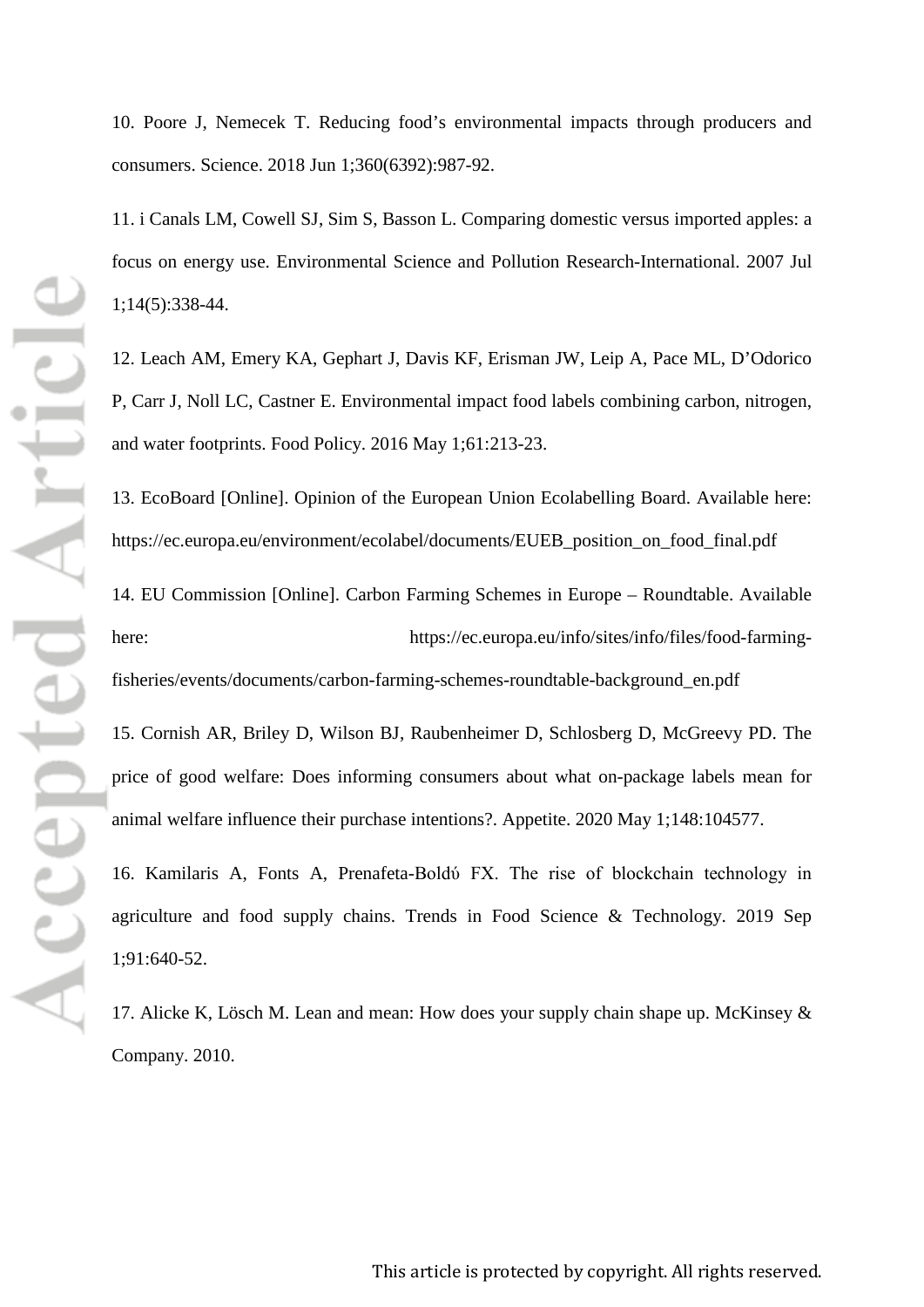Accepted Article

18. EHEC [Online]. 2011. Available here:<https://www.ncbi.nlm.nih.gov/books/NBK114499/>

19. Camin F, Boner M, Bontempo L, Fauhl-Hassek C, Kelly SD, Riedl J, Rossmann A. Stable isotope techniques for verifying the declared geographical origin of food in legal cases. Trends in Food Science & Technology. 2017 Mar 1;61:176-87.

20. Hakme E, Poulsen SS. Data Processing Approach for the Screening and Quantification of Pesticide Residues in Food Matrices for Early-Generation Gas Chromatography Time-of-Flight Mass Spectrometry. Brazilian Journal of Analytical Chemistry. 2020;7(26):51-77.

21. Sørensen S, Lund KH, Cederberg TL, Ballin NZ. Identification of Baltic Sea salmon based on PCB and dioxin profiles. Food Control. 2016 Mar 1;61:165-71.

22. Black C, Haughey SA, Chevallier OP, Galvin-King P, Elliott CT. A comprehensive strategy to detect the fraudulent adulteration of herbs: The oregano approach. Food Chemistry. 2016 Nov 1;210:551-7.

23. Sengupta S, Sarkar P. A Novel Approach towards Detection of Spoofed Manufacturer Identity under the Collaborative Frameworks of Mobile Computing and Product Specific QR Codes. International Journal of Security and Its Applications. 2014 Dec 30;8(6):245-60.

24. Malik S, Dedeoglu V, Kanhere SS, Jurdak R. TrustChain: Trust management in blockchain and IoT supported supply chains. In2019 IEEE International Conference on Blockchain (Blockchain) 2019 Jul 14 (pp. 184-193). IEEE.

25. Mees C, Souard F, Delporte C, Deconinck E, Stoffelen P, Stévigny C, Kauffmann JM, De Braekeleer K. Identification of coffee leaves using FT-NIR spectroscopy and SIMCA. Talanta. 2018 Jan 15;177:4-11.